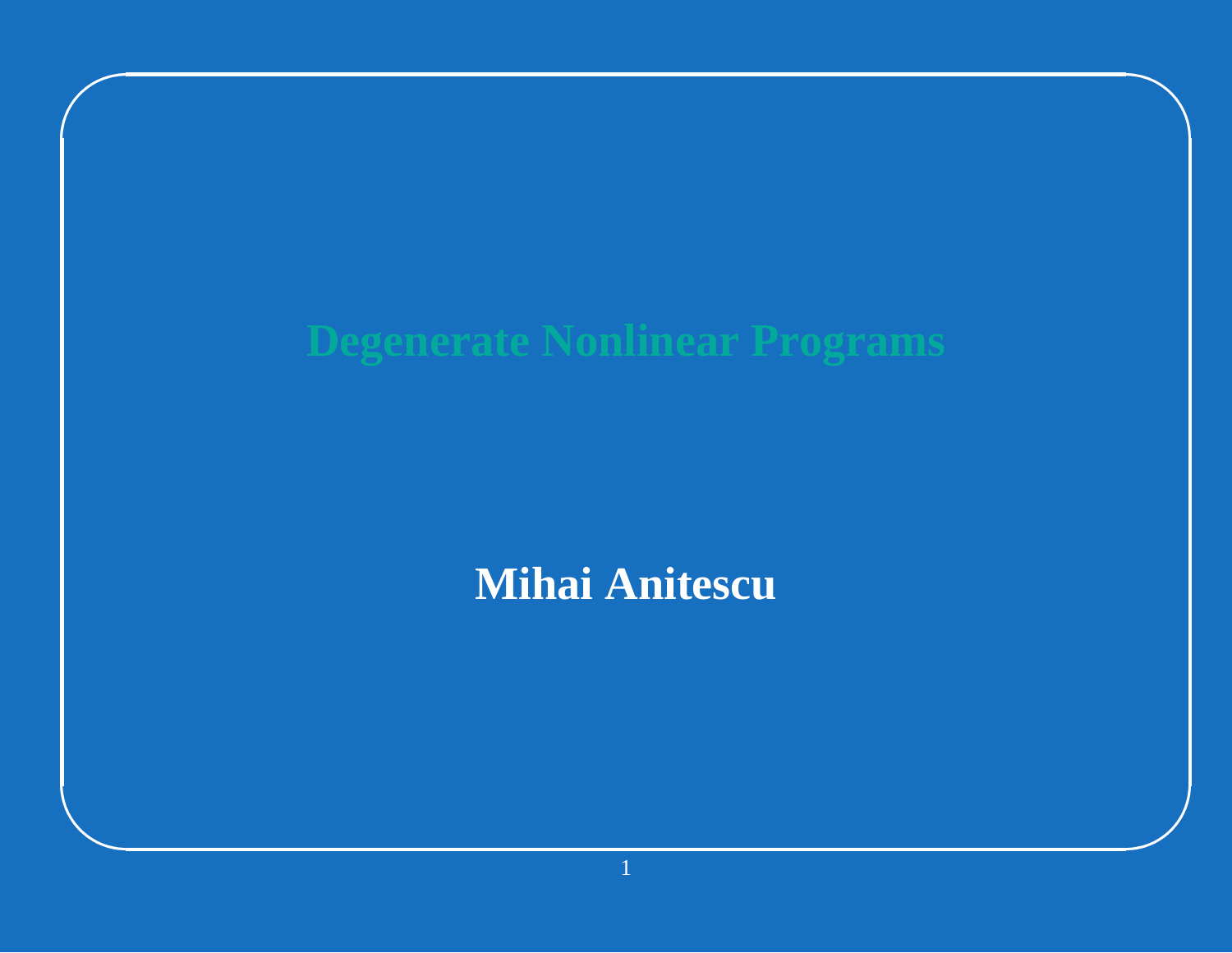## $\supset$ J

 $\bigwedge$ 

 $\mathcal{S}$ 

 $\min f(x)$ 

At points  $x^*$  at which the quadratic growth (QG) condition holds<br> $f(x) \ge f(x^*) + \sigma ||x \Leftrightarrow x^*||^2 \quad x \in B(x^*, r)$ 

$$
\boxed{\text{Unconstrained Optimization}}
$$
\n
$$
\min f(x)
$$
\n
$$
f(x) \ge f(x^*) + \sigma ||x \Leftrightarrow x^*||^2 \quad x \in B(x^*, r)
$$
\n
$$
f(x) \to f(x^*) \text{ Q-linearly.}
$$
\n
$$
\to x^* \text{ Q-linearly.}
$$

 $f(x) \ge$ <br> $f(x) \rightarrow$ <br> $\rightarrow r^*$ • Steepest descent:  $f(x) \rightarrow f(x^*)$  Q-linearly.<br>
• Newton method  $x \rightarrow x^*$  Q-linearly. • Steepest descent:  $f(x) \rightarrow$ <br>• Newton method  $x \rightarrow x^*$  (

 $\subset$ 

 $\setminus$ 

• Newton method  $x \to x^*$  Q-linearly.

 $\bigcap$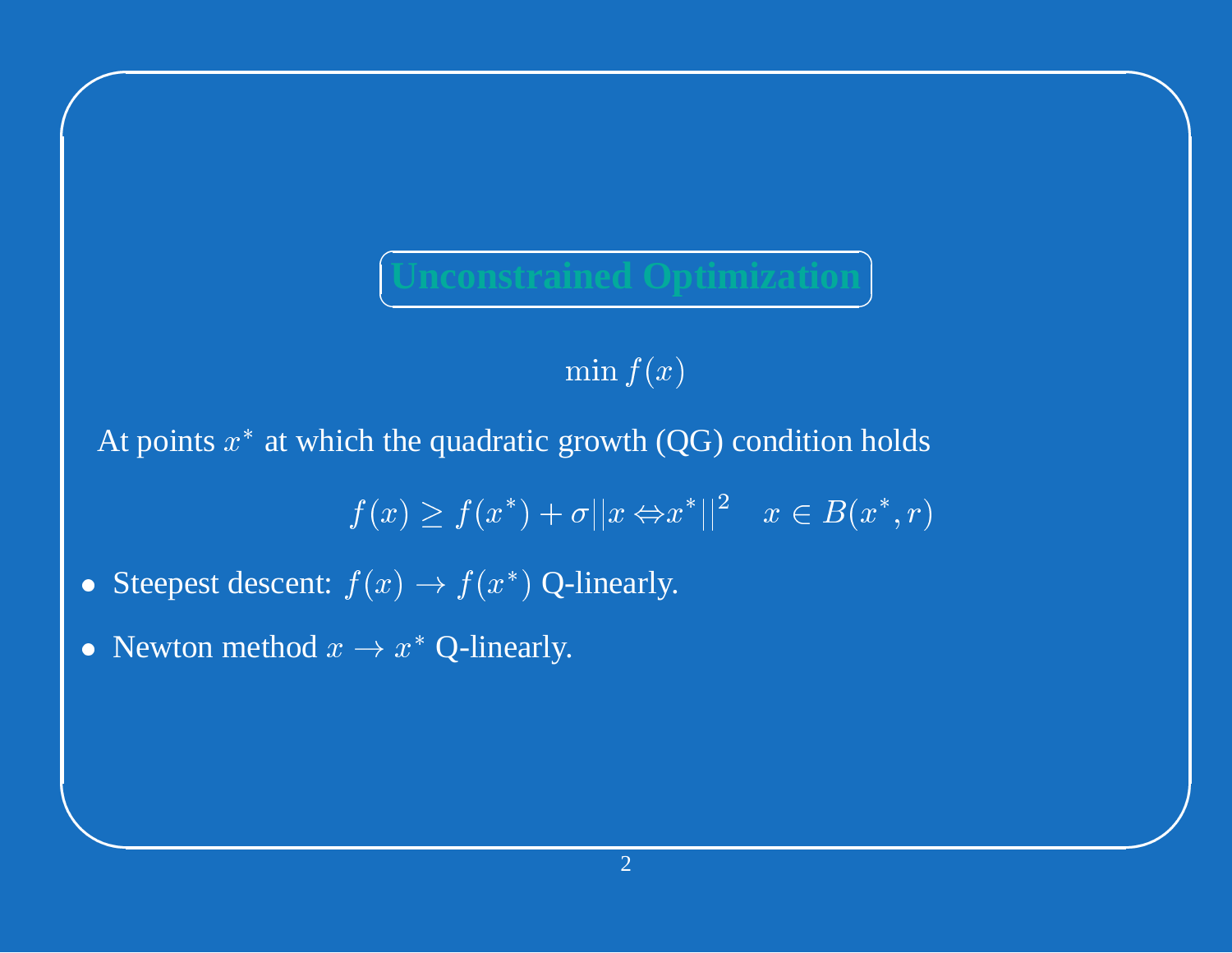### C  $\setminus$ つ Τ

 $\bigwedge$ 

 $\mathcal{S}$ 

 $\bigcap$ 

&

min $x\!\in\!D$ 

  $\cfrac{\text{Constanted Optimization}}{x \in D}$ <br> $\cfrac{\text{min } f(x)}{\text{min } f(x)}$ <br>thmic properties hold when feasib  $\lim_{D} f(x)$ <br>es hold Do the same good algorithmic properties hold when feasible quadratic growth is satisfied?

 $f(x) \ge f(x^*) + \sigma ||x \Leftrightarrow x^*||^2$ ,  $\forall x \in D$ <br>
are study of convergence properties under<br>
are robust algorithms for large-scale pro<br>
maintaining a good local rate of converges  $f(x) \ge f(x^*) + \sigma ||x \Leftrightarrow x^*||^2$ ,  $\forall x \in D \cap B(x^*, r)$ <br>ne study of convergence properties under very genera<br>nore robust algorithms for large-scale programming.<br>maintaining a good local rate of convergence when th<br>notions are only Motivation: The study of convergence properties under very general conditions may result in more robust algorithms for large-scale programming. Robustness: The ability of maintaining <sup>a</sup> good local rate of convergence when the traditional analysis assumptions are only marginally satisfied.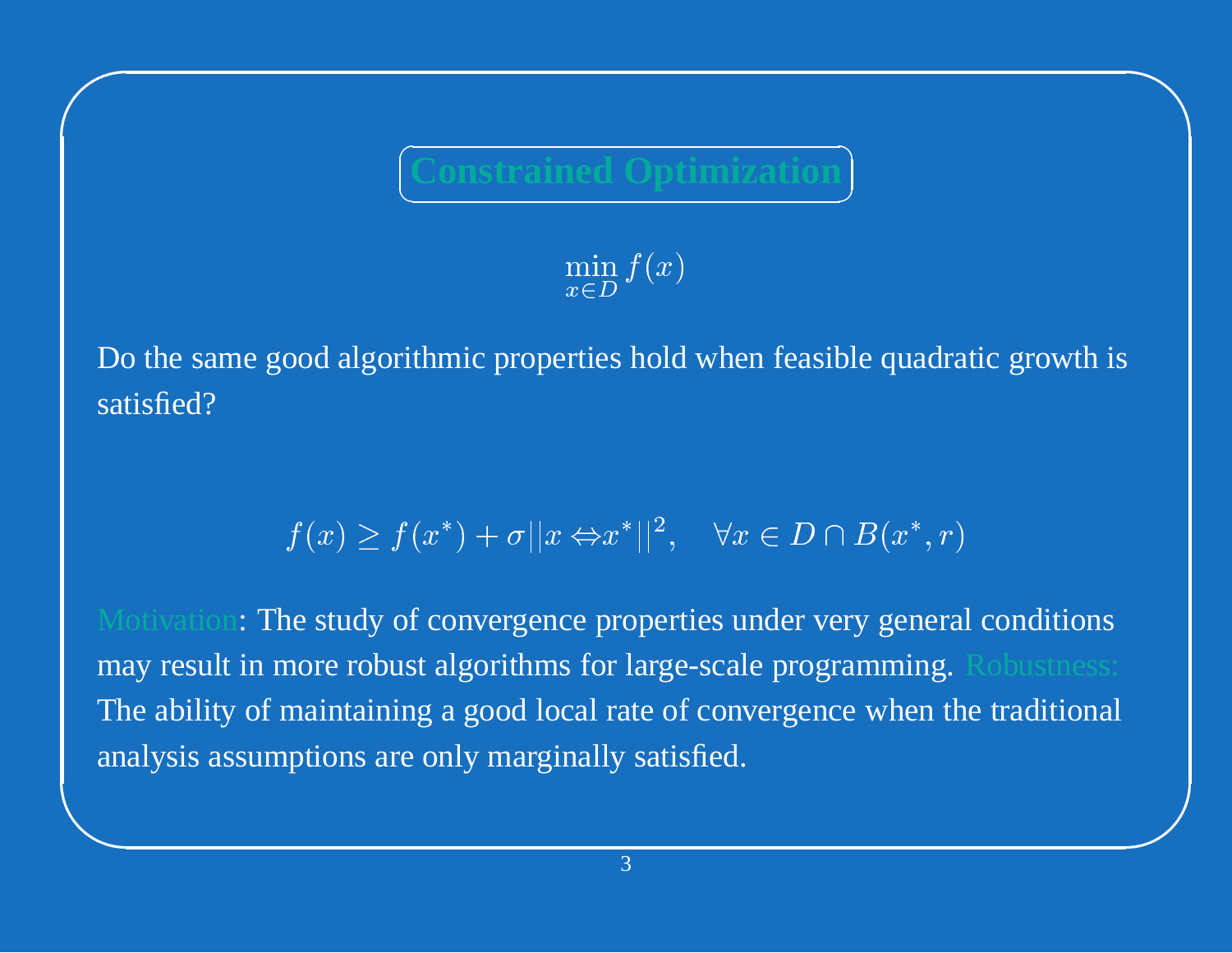### $\subset$ Z Τ

 $\bigwedge$ 

 $\mathcal{S}$ 

- $x^k \to x^*$  R-linearly if  $\limsup \sqrt[k]{||x^k \Leftrightarrow x^*||} \to c < 1$ .
- $\begin{aligned} &\textbf{Rates of Convergence}\ \ &\sup\sqrt[k]{||x^k\Leftrightarrow x^*||}\rightarrow c<1. \ &\sup\frac{||x^{k+1}-x^*||}{||x^k-x^*||}\rightarrow c<1. \ &\limsup\frac{||x^{k+1}-x^*||}{||x^k-x^*||}=0. \end{aligned}$  $\bullet$

 $\bigcap$ 

&

•  $x^k \to x^*$  R-linearly if  $\limsup \sqrt[k]{||x^k \Leftrightarrow x^*||} \to c < 1$ .<br>
•  $x^k \to x^*$  Q-linearly if  $\limsup \frac{||x^{k+1} - x^*||}{||x^k - x^*||} \to c < 1$ .<br>
•  $x^k \to x^*$  superlinearly if  $\limsup \frac{||x^{k+1} - x^*||}{||x^k - x^*||} = 0$ . •  $x^k \to x^*$  Q-linearly if  $\limsup \frac{||x^{k+1} - x^*||}{||x^k - x^*||} \to c < 1.$ <br>
•  $x^k \to x^*$  superlinearly if  $\limsup \frac{||x^{k+1} - x^*||}{||x^k - x^*||} = 0.$  $\bullet$  $\bullet \; x^k \to x^*$  superlinearly if  $\limsup \frac{||x^{k+1}-x^*||}{||x^k-x^*||} = 0.$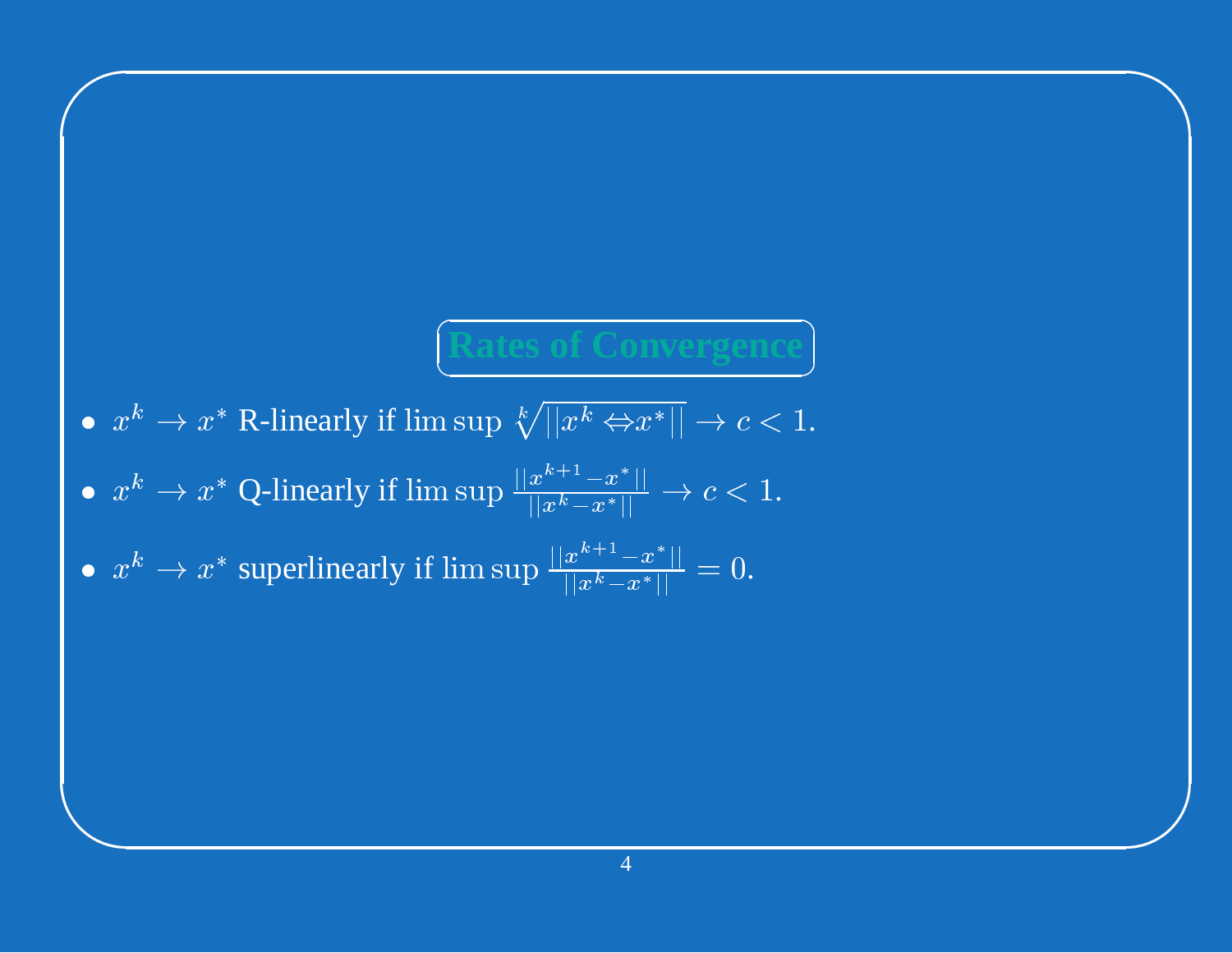minimize  $f(x)$ subject to  $h_j(x) = 0$   $i = 1...r$  $g_j(x) \le 0$   $j = 1,...m$ 

 $x \in \mathbb{R}^n$ ,  $f, g, h$  are sufficiently smooth.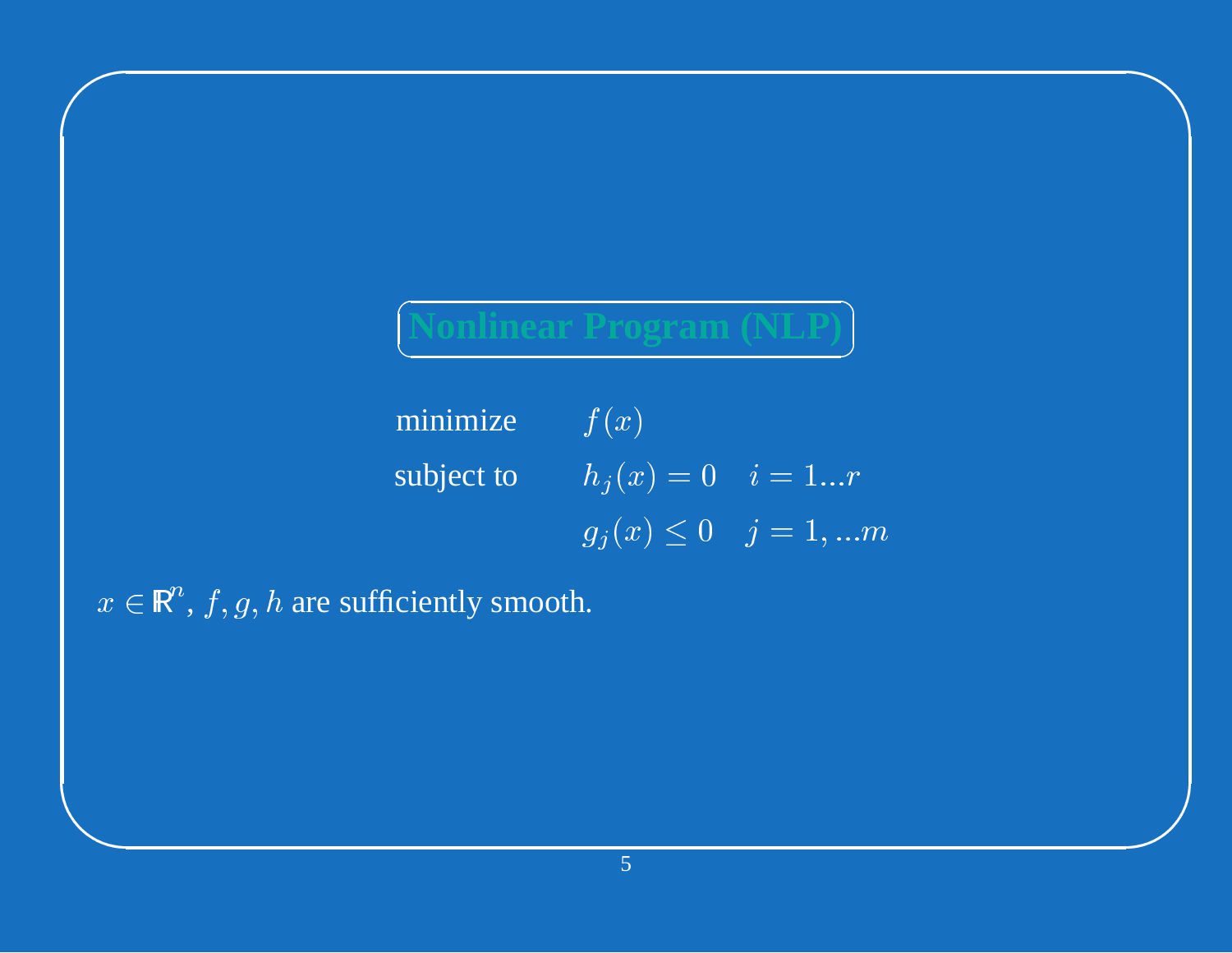$\subset$ Z  $\bigcap$   $\bigwedge$ 

 $\mathcal{S}$ 

 $\bigcap$ 

&

$$
(KKT conditions)
$$
  
\n∴  
\n
$$
\mathcal{L}(x, \mu, \lambda) = f(x) + \sum_{i=1}^{m} \mu_i h_i(x) + \sum_{i=1}^{r} \lambda_j g_j(x)
$$
  
\n
$$
= f(x) + \mu^T h(x) + \lambda^T g(x)
$$
  
\nnot of NLP : A point *x* for which there exist  $\lambda \in \mathbb{R}^m$ , *μ*  
\n
$$
\mathcal{L}(x, \lambda, \mu) = 0, \quad h(x) = 0, \quad g(z) \le 0, \quad (\lambda)^T g(z)
$$
  
\nunder certain constraint qualification conditions the

 $\blacksquare$   $\blacksquare$   $\blacksquare$   $\blacksquare$   $\blacksquare$   $\blacksquare$   $\blacksquare$   $\blacksquare$   $\blacksquare$   $\blacksquare$   $\blacksquare$   $\blacksquare$   $\blacksquare$   $\blacksquare$   $\blacksquare$   $\blacksquare$   $\blacksquare$   $\blacksquare$   $\blacksquare$   $\blacksquare$   $\blacksquare$   $\blacksquare$   $\blacksquare$   $\blacksquare$   $\blacksquare$   $\blacksquare$   $\blacksquare$   $\blacksquare$   $\blacksquare$   $\blacksquare$   $\blacksquare$   $\blacks$ Stationary point  $\operatorname{of} \text{NLP}$  :  $\operatorname{A}$   $\operatorname{point} x$ 

$$
\nabla_x \mathcal{L}(x, \lambda, \mu) = 0, \quad h(x) = 0, \quad g(z) \le 0, \quad (\lambda)^T g(z) = 0
$$

P: A point x for which there exist  $\lambda \in \mathbb{R}^m$ ,  $\mu \in \mathbb{R}^r$  such that<br>  $\mu = 0$ ,  $h(x) = 0$ ,  $g(z) \le 0$ ,  $(\lambda)^T g(z) = 0$ <br>
ertain constraint qualification conditions, the solution  $x^*$  of<br>
point of the NI P = 0,  $h(x) = 0$ ,  $g(z) \le 0$ ,  $(\lambda)^T g(z) = 0$ <br>tain constraint qualification conditions, the solu<br>oint of the NLP.<br>le  $x \in \mathbb{R}^n$ : KKT theorem: under certain constraint qualification conditions, the solution  $x^*$  of<br>the NLP is a stationary point of the NLP.<br>The active set of a feasible  $x \in \mathbb{R}^n$ . the NLP is <sup>a</sup> stationary point of the NLP.

The active set **of a feasible**  $x \in \mathbb{R}^n$ :<br> $\mathcal{A}(x) = \{j |$ 

$$
\mathcal{A}(x) = \{j | 1 \le j \le m, g_j(x) = 0\}
$$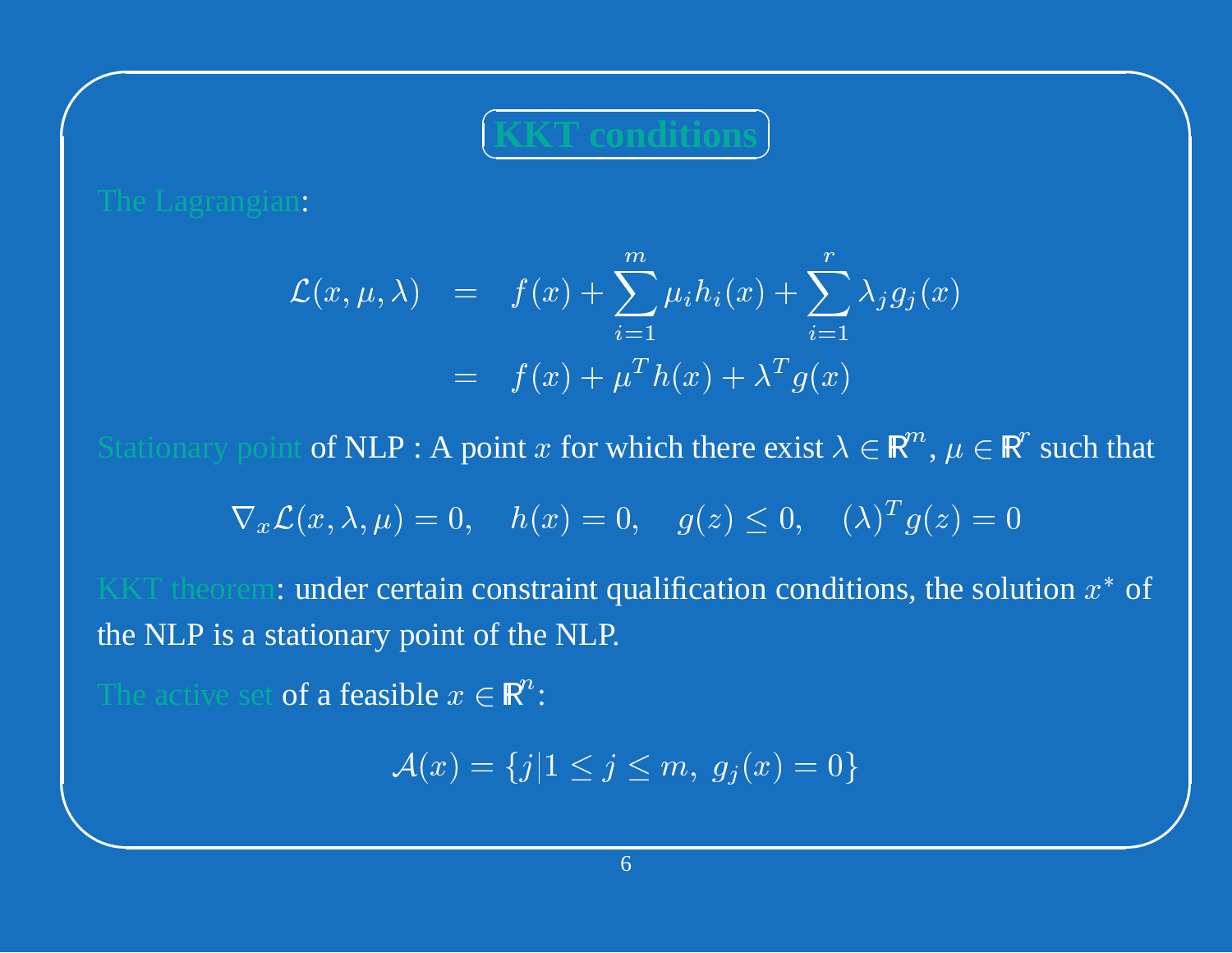C  $\setminus$   $\bigwedge$ 

 $\bigcap$ 

J

 $\bigcap$ 

**Steepest Descent Direction for an NLP**  
\n
$$
d = \Leftrightarrow \nabla f(x) = \arg\min\{\frac{1}{2}d^T d + \nabla f(x)^T d\}
$$
\nimization:  $d$  is the solution of the Quadratic Program

 $a =$ <br>miza<br>ints: =  $\Leftrightarrow \nabla f(x) = \arg \min \{ \frac{1}{2} d^T d + \nabla f(x)^T d \}$ <br>zation: *d* is the solution of the Quadratic Pro<br>ts:<br> $\nabla f(x)^T d + \frac{1}{2} d^T d$ Constrained Optimization: *d* is the solution of the Quadratic Program (QP) with<br>linearized constraints:<br>minimize  $\nabla f(x)^T d + \frac{1}{2} d^T d$ linearized constraints:

| minimize   | $\nabla f(x)^T d + \frac{1}{2} d^T d$                                      |                 |
|------------|----------------------------------------------------------------------------|-----------------|
| subject to | $h_i(x) + \nabla h_i(x)^T d = 0$                                           | $i=1,\ldots,r$  |
|            | $g_i(x) + \nabla g_i(x)^T d \leq 0,$                                       | $j=1,\ldots,m!$ |
|            | feasible whenever $x$ is feasible, regardless of the satisfiability        |                 |
|            | conditional diameters (if $\overline{OD}$ is focalled) and $J = 0$ iff wis |                 |

& $\mathcal{S}$ +  $\nabla h_i(x)^T d = 0$   $i = 1, \dots, r$ <br>+  $\nabla g_j(x)^T d \le 0$ ,  $j = 1, \dots, r$ <br>feasible, regardless of the satisfiabi<br>e (if QP is feasible) and  $d = 0$  iff x i +  $\nabla g_j(x)^T d \le 0$ ,  $j = 1, \dots, m$ .<br>
is feasible, regardless of the satisfiabilit<br>
e (if QP is feasible) and  $d = 0$  iff x is The QP is feasible whenever  $x$ x is feasible, regardless of the satisfiability of<br>ique (if QP is feasible) and  $d = 0$  iff x is a sta first-order conditions. d is unique (if QP is feasible) and  $d = 0$  iff x is a stationary point of the NLP. point of the NLP.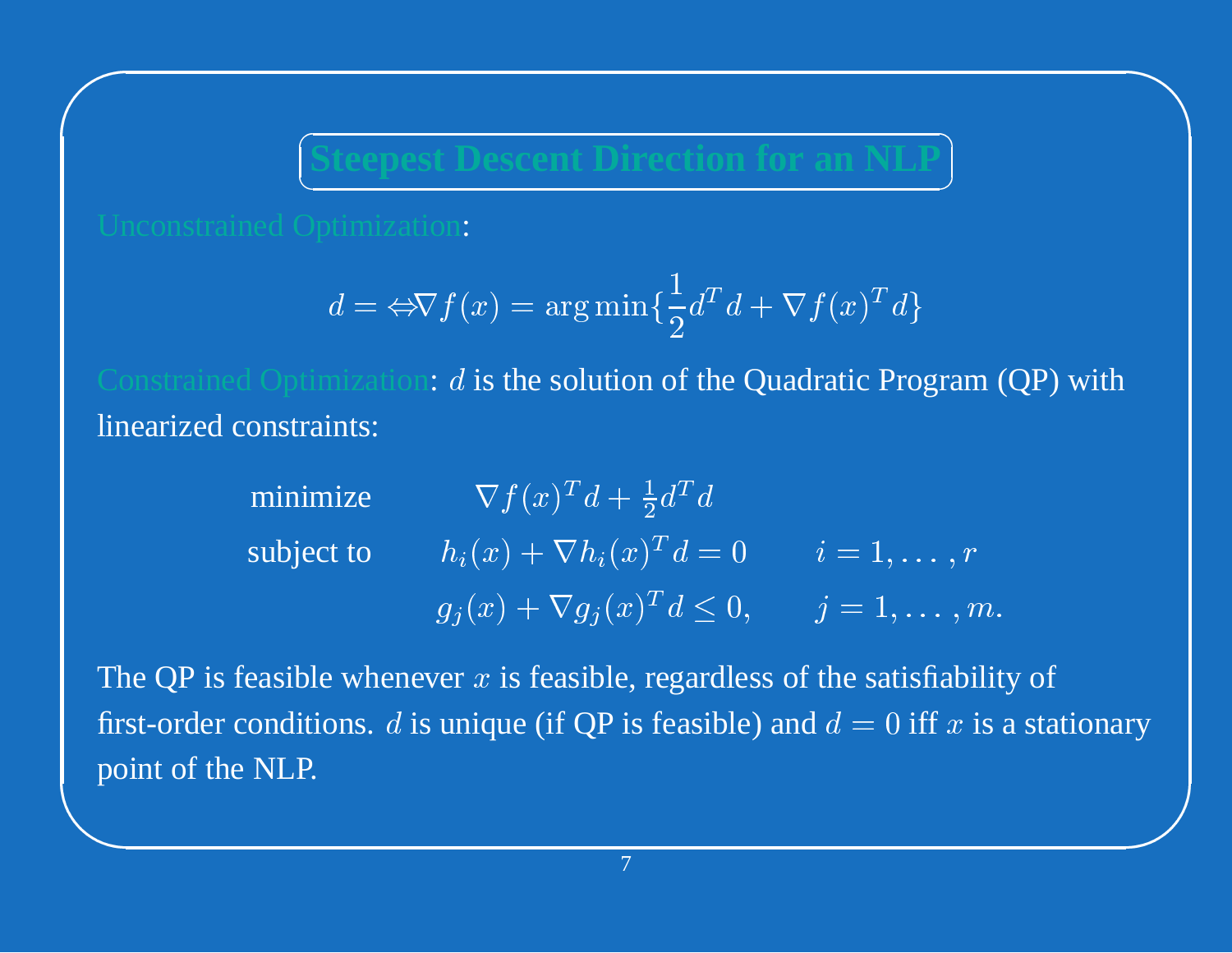### $\subset$ Z つ Τ

 $\bigwedge$ 

 $\mathcal{S}$ 

**Robinson's Example**

\nmin 
$$
f(x) = \frac{x^2}{2}
$$

\nsubject to  $h(x) = x^6 \sin \frac{1}{x}$ 

\n0 are stationary points occur

\nit descent  $d = 0$ . Thus QG also

- $=$ <br> $\frac{1}{100}$  $\bullet$
- $= x^6 \sin \frac{1}{x}$ <br>ints accum<br>hus QG al<br>close to x  $\begin{array}{c} \bullet \; x \ \bullet \; \mathrm{T} \ x^k \end{array}$  $x =$ <br>The<br> $\frac{k}{n}$ =  $\frac{1}{\pm k\pi}$ ,  $k \in \mathbb{N}$ ,  $k \neq 0$  are stationary points accumulating to zero.<br>
ne direction of steepest descent  $d = 0$ . Thus QG alone will not ind<br>  $\rightarrow x^* = 0$ , even when started arbitrarily close to  $x^*$ .<br>
ne feasib  $\bullet$ • The direction of steepest descent  $d = x^k \rightarrow x^* = 0$ , even when started arbition-<br>
• The feasible set needs to satisfy a cor = 0. Thus QG alone will not induce<br>itrarily close to  $x^*$ .<br>onstraint qualification.<br>olated stationary points is fundament  $x^{k}$
- $\bullet$

 $\bigcap$ 

&

 $x^* \rightarrow x^* = 0$ , even when started arbitrarily close to  $x^*$ .<br>The feasible set needs to satisfy a constraint qualification<br>For steepest descent, the issue of isolated stationary por • The feasible set needs to satisfy a constraint qualification.<br>• For steepest descent, the issue of isolated stationary point  $\bullet$ • For steepest descent, the issue of isolated stationary points is fundamental.<br>
Solution to the issue of isolated stationary points is fundamental.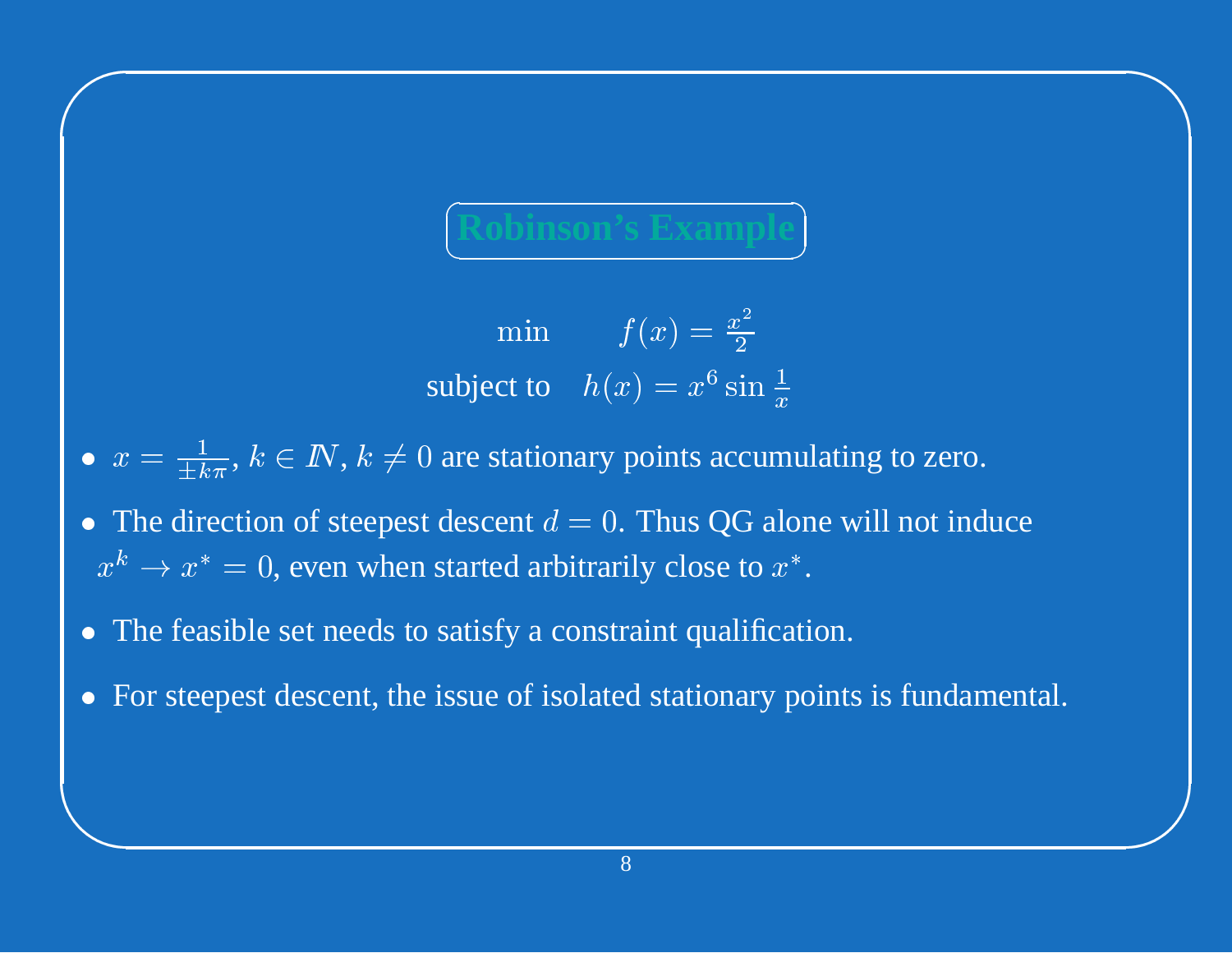# C  $\setminus$ つ J **Traditional Constraint Qualifications (KKT holds)**

 $\bigwedge$ 

 $\mathcal{S}$ 

• Linear Independence CQ (LICQ):<br>  $\nabla h_i(x^*), i = 1,...$ 

 $\bigcap$ 

&

 $\nabla h_i(x^*), i = 1, ..., r$  and  $\nabla g_j(x^*), j \in \mathcal{A}(x^*)$ <br>pendent.  $\lambda^*$  satisfying KKT is unique.<br>int CQ:  $h(x)$  and  $g(x)$  are linear.<br>ying LICQ are called degenerate.  $i =$ <br> $\lambda^*$  s:

are linearly independent.  $\lambda^*$ \* satisfying KKT is unique.<br>x) and  $g(x)$  are linear.

- $\bullet$ • Linear Constraint CQ:  $h(x)$  and  $g(x)$  are linear.<br>• NLP not satisfying LICQ are called degenerate.
- $\bullet$ NLP not satisfying LICQ are called degenerate.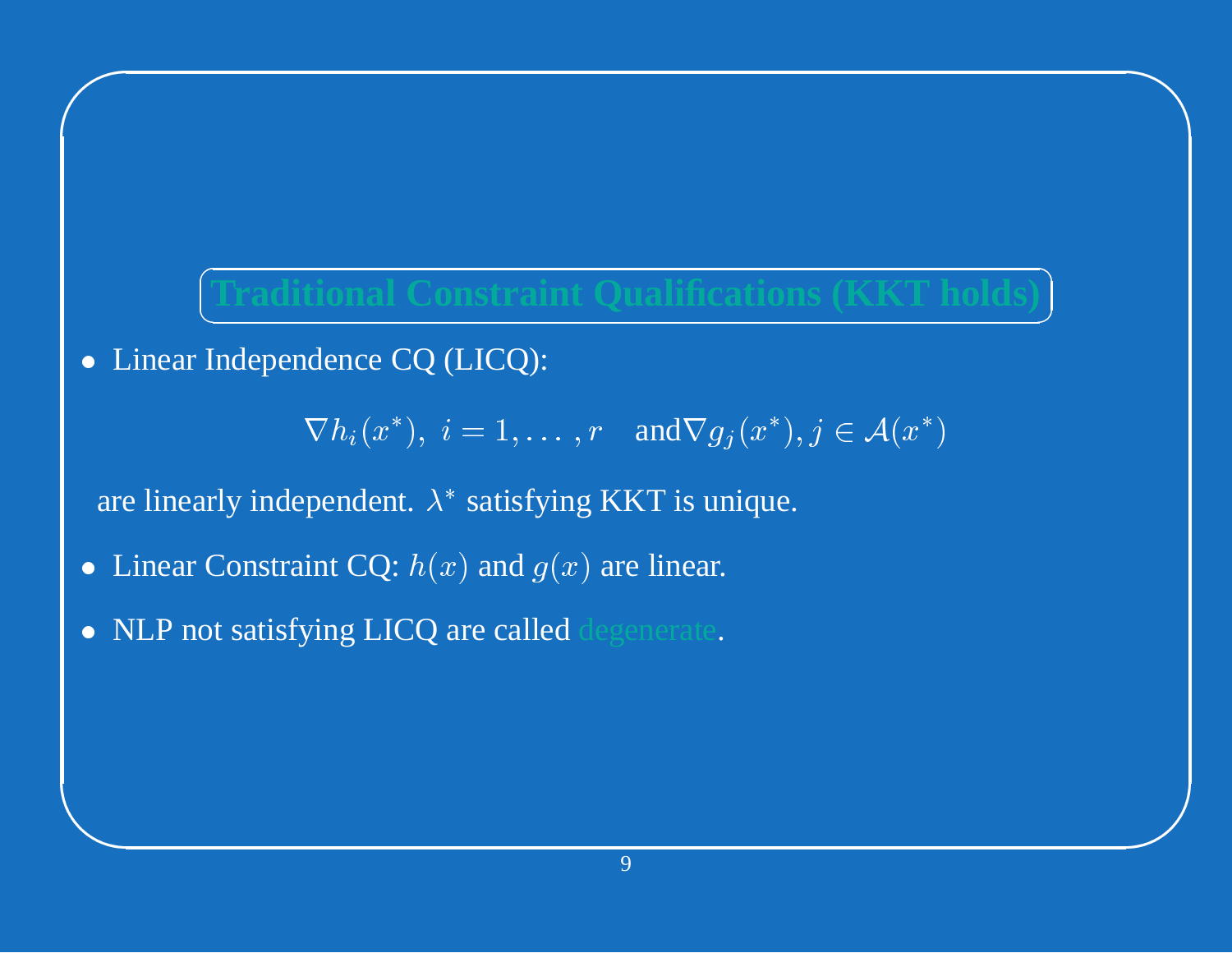## $\subset$  $\setminus$

 $\bigwedge$ 

ヽ

Τ

 $\mathcal{S}$ 

**Mangasarian-Fromowitz Constraint Qualification**<br>
arian Fromowitz CQ (MFCQ):  $\nabla h_j(x^*)$ ,  $1 \le j \le r$  are linearly<br>
ent and<br>  $\exists p \in R^n$  such that  $\nabla_x h_j(x^*)^T p = 0, j = 1, ... m$ <br>  $\nabla_a (x^*)^T p < 0, j \in A(x^*)$  $\bullet$ • Mangasarian Fromowitz CQ (MFCQ):  $\nabla h_j(x^*)$ ,  $1 \le j \le r$  are linearly<br>independent and<br> $\exists p \in R^n$  such that  $\nabla_x h_j(x^*)^T p = 0, j = 1,... m$ <br> $\nabla_x g_i(x^*)^T p < 0, i \in \mathcal{A}(x^*)$ . independent and

$$
\exists p \in R^n \quad \text{such that} \quad \nabla_x h_j(x^*)^T p = 0, \ j = 1, \dots m
$$

$$
\nabla_x g_i(x^*)^T p < 0, \ i \in \mathcal{A}(x^*).
$$
ls  $\Leftrightarrow$  The set  $\mathcal{M}(x^*)$  of the multipliers satisfying KKT is cone:

- $\bullet$
- $\bullet$ The critical cone:

 $\bigcap$ 

$$
\nabla_x g_i(x^*)^T p < 0, \ i \in \mathcal{A}(x^*).
$$
\n\n- MFCQ holds  $\Leftrightarrow$  The set  $\mathcal{M}(x^*)$  of the multipliers satisfying KKT is bounded.
\n- The critical cone:\n 
$$
\mathcal{C} = \{ u \in \mathbb{R}^n | \nabla h_i(x^*)^T u = 0, \ 1 \leq i \leq r, \nabla g_i(x^*)^T u \leq 0, \ i \in \mathcal{A}(x^*), \ \nabla f(x)^T u = 0 \}
$$
\n
\n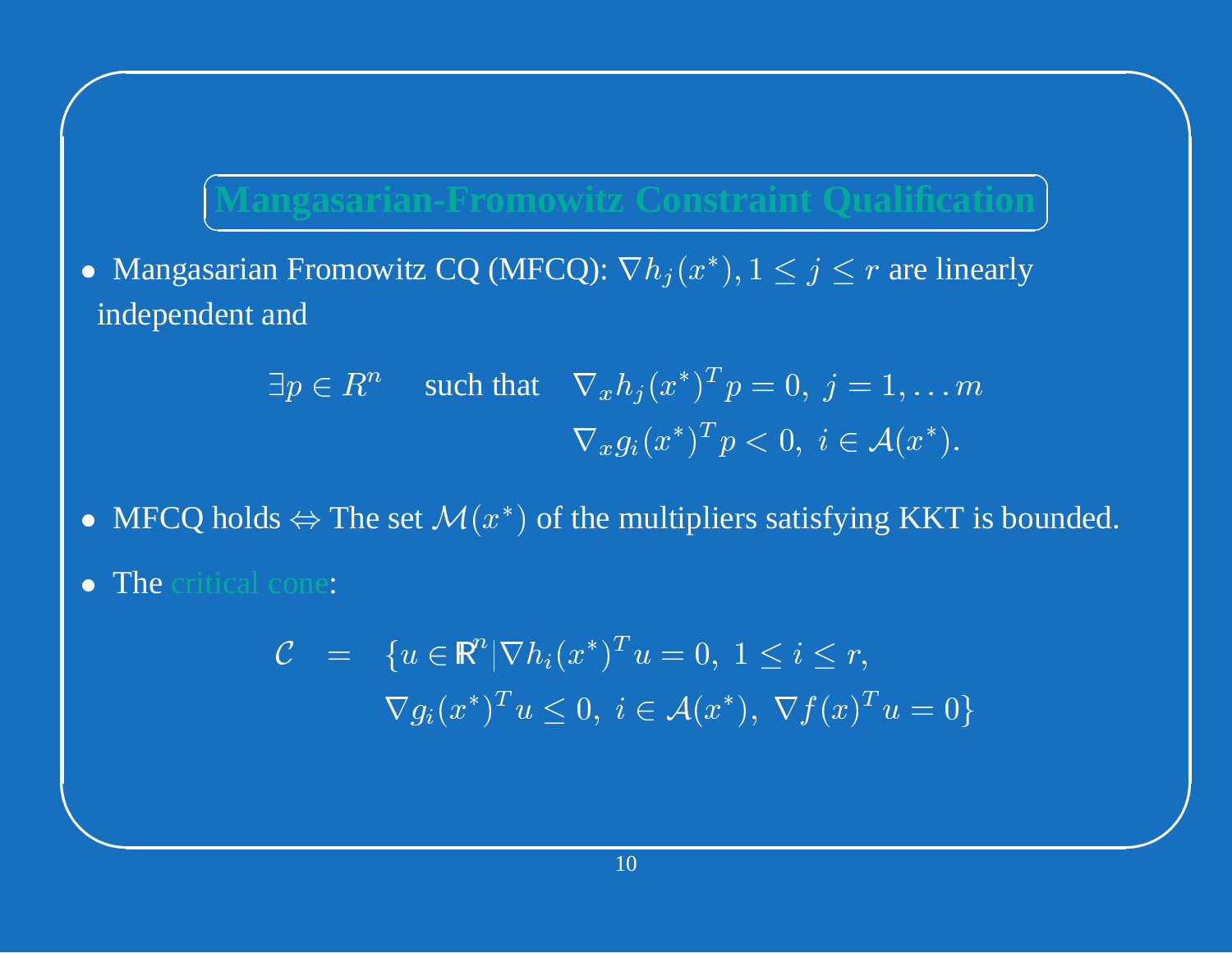### سم  $\setminus$ ╲

 $\bigwedge$ 

 $\mathcal{S}$ 

 $\text{Second-Order Sufficient Conditions}\$ <br>  $\text{Conclusions of the image shows that the image is a function of the image.}$ <br>  $\text{C}(\text{second-Order Sufficient Conditions})\text{ that }x^*\text{ and }y^T\nabla_{xx}\mathcal{L}(x^*,\lambda^*,\mu^*)u>0,\forall u\in\mathcal{C}.$  $\bullet$ • Traditional SOSC (second-Order Sufficient Conditions) that  $x^*$  be a strict local<br>minimum: LICQ and<br> $u^T \nabla_{xx} \mathcal{L}(x^*, \lambda^*, \mu^*) u > 0, \forall u \in \mathcal{C}.$ minimum: LICQ and

$$
u^T \nabla_{xx} \mathcal{L}(x^*, \lambda^*, \mu^*) u > 0, \forall u \in \mathcal{C}.
$$
  
acco): MFCQ and

 $\bullet$ 

 $u^T \nabla_{xx} \mathcal{L}(x^*, \lambda^*, \mu^*) u > 0, \forall u \in \mathcal{C}.$ <br>
• Relaxed SOSC (in Fiacco): MFCQ and<br>  $\exists (\mu^*, \lambda^*) \in \mathcal{M}(x^*),$  such that  $u^T \nabla_{xx} \mathcal{L}(x^*, \lambda^*, \mu^*)$ 

 $) \in$ <br> $\therefore N$ • Shapiro SOSC: MFCQ and  $\forall u \in u^T \nabla$ 

 $\bigcap$ 

 $\exists (\mu^*, \lambda^*) \in \mathcal{M}(x^*),$  such that  $u^T \nabla_{xx} \mathcal{L}(x^*, \lambda^*, \mu^*) u > 0, \ \forall u \in \mathcal{C}.$ <br>ro SOSC: MFCQ and<br> $\forall u \in \mathcal{C}, \ \exists (\mu^*, \lambda^*) \in \mathcal{M}(x^*),$  such that<br> $u^T \nabla_{xx} \mathcal{L}(x^*, \lambda^*, \mu^*) u > 0.$  $\forall u \in C, \ \exists (\mu^*, \lambda^*) \in \mathcal{M}(x^*),$  such that<br>  $u^T \nabla_{xx} \mathcal{L}(x^*, \lambda^*, \mu^*) u > 0.$ <br>
dratic Growth and MFCQ !  $u \in$ <br> $T \nabla$ <br>ratic  $u^T$ 

& $u^T \nabla_{xx} \mathcal{L}(x^*, \lambda^*, \mu^*) u > 0.$ <br>• Shapiro SOSC  $\Leftrightarrow$  Quadratic Growth and MFCQ !  $\bullet$  $\Leftrightarrow$  Quadratic Growth and MFCQ !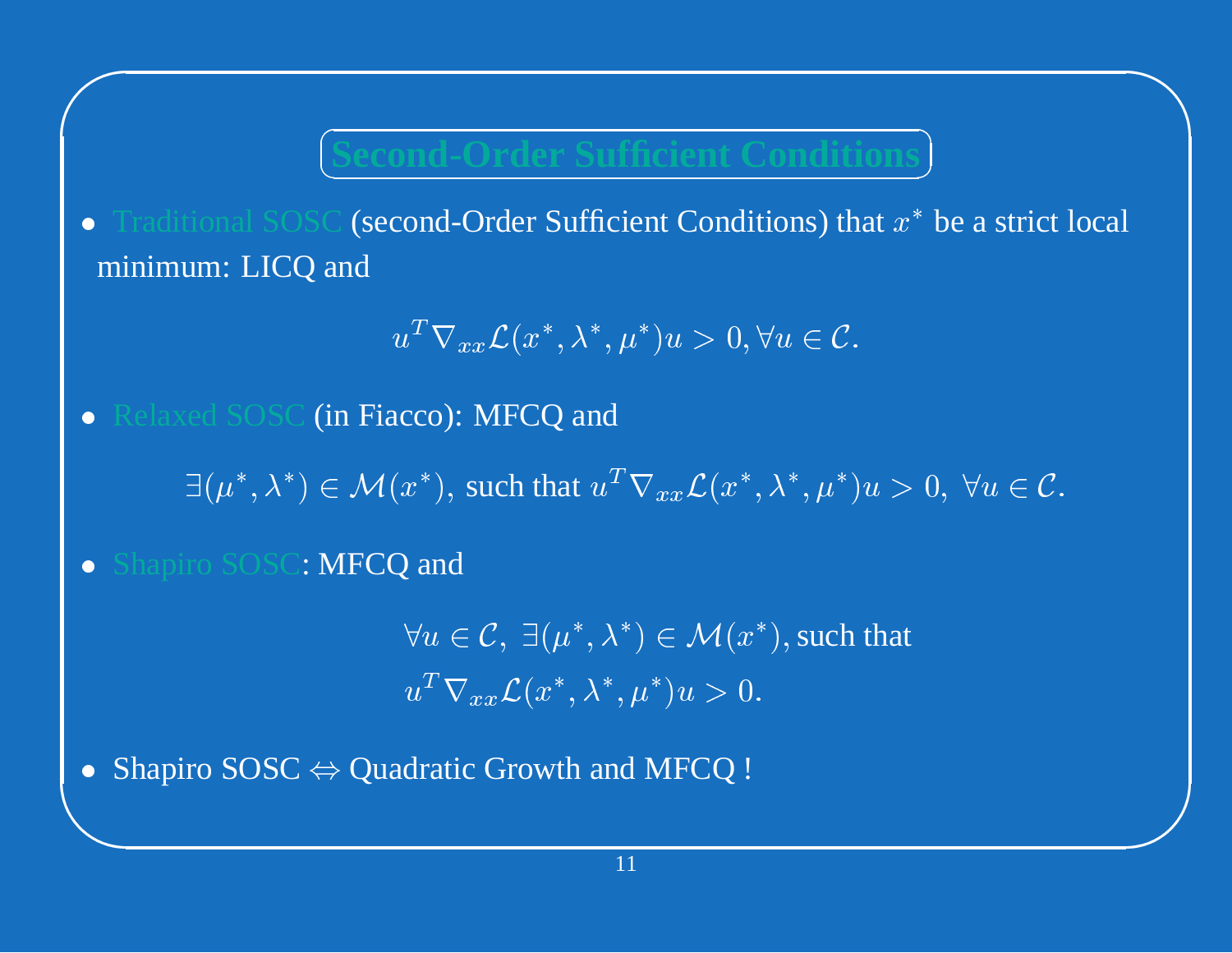### C V  $\bigcap$ J

 $\bigwedge$ 

 $\mathcal{S}$ 

- **SOSC** for **isolated stationary** points<br> **Consumes** it via implicit function theorem, if  $\lambda$ <sup>3</sup><br> **MFCQ** and<br>
\* • Traditional SOSC ensures it via implicit function theorem, if  $\lambda_{\mathcal{A}(x^*)}^* > 0$  (strict<br>complementarity).<br>• Robinson SOSC: MFCQ and<br> $\forall (\mu^*, \lambda^*) \in \mathcal{M}(x^*), \forall u \in \mathcal{C} \quad u^T \nabla_{xx} \mathcal{L}(x^*, \lambda^*, \mu^*) u > 0.$ complementarity).
- Robinson SOSC: MFCQ and<br>  $\forall (\mu^*, \lambda^*) \in \mathcal{M}(x^*)$ <br>
The Lempty function using

 $\bigcap$ 

&

 $\forall (\mu^*, \lambda^*) \in \mathcal{M}(x^*), \forall u \in \mathcal{C} \quad u^T \nabla_{xx} \mathcal{L}(x^*, \lambda^*, \mu^*) u >$ <br>nalty function using the steepest descent direction induce<br>e to  $x^*$  (M).<br>growth + MFCO  $\Rightarrow x^*$  is an isolated stationary point (M  $(x^*)$ ,  $\forall u \in C$   $u^T \nabla_{xx} \mathcal{L}(x^*, \lambda^*, \mu^*) u > 0.$ <br>ction using the steepest descent direction induces (<br>M).<br>FMFCQ  $\Rightarrow x^*$  is an isolated stationary point (M)! The  $L_\infty$ convergence to  $x^*$  (M).

 $\infty$  penalty function using the steepest descent direction induces Q-linear<br>rgence to  $x^*$  (M).<br>Iratic growth + MFCQ  $\Rightarrow x^*$  is an isolated stationary point (M)! The<br>st descent direction will not be zero in  $B(x^*, r)$ . Th Quadratic growth + MFCQ  $\Rightarrow x^*$  is an isolated stationary point (M)! The  $\bullet$ • Quadratic growth + MFCQ  $\Rightarrow x^*$  is an isolated stationary point (M)! The steepest descent direction will not be zero in  $B(x^*, r)$ . Thus linear converg may be achievable even in these very general conditions. steepest descent direction will not be zero in  $B(x^{\ast},r).$  Thus linear convergence may be achievable even in these very general conditions.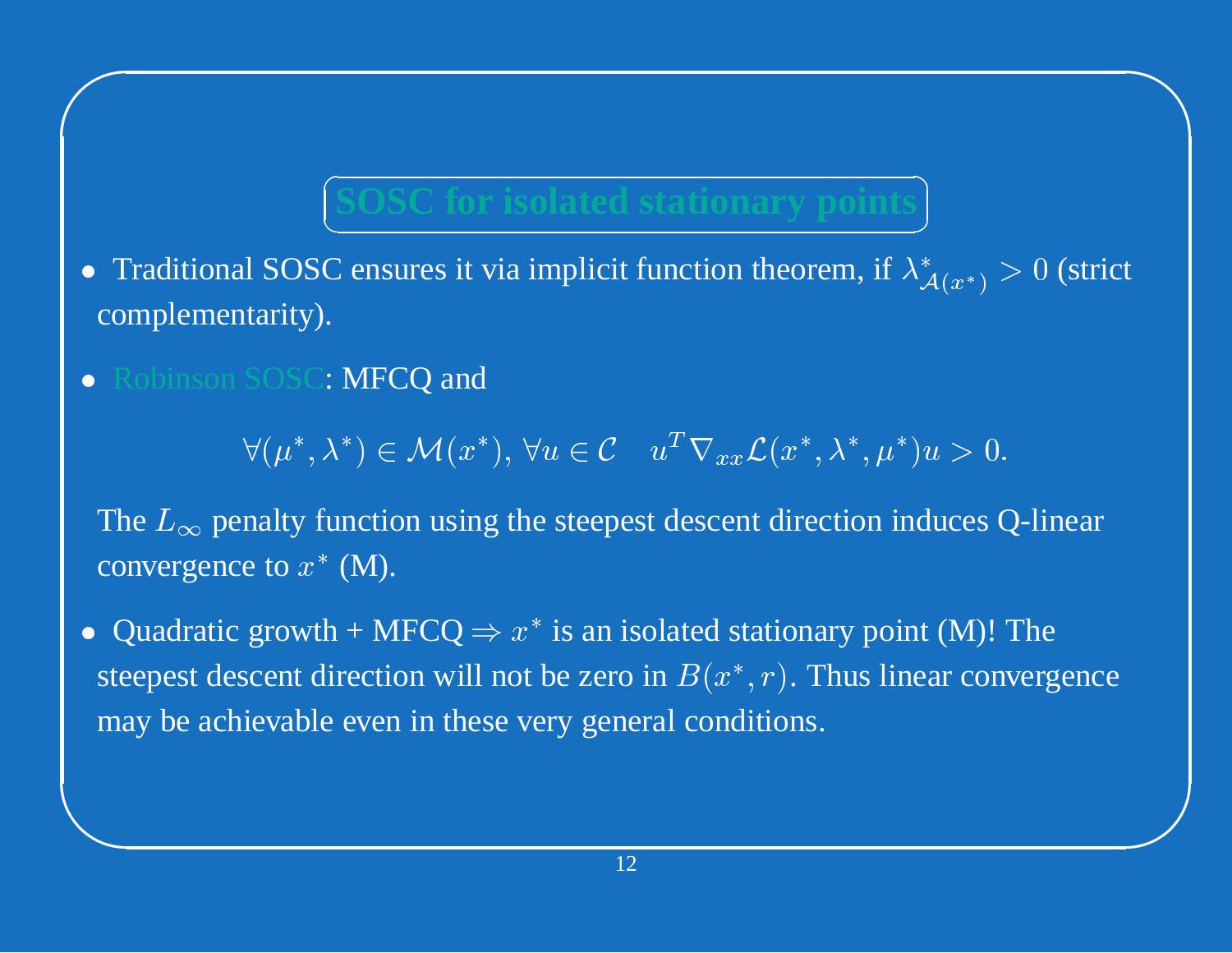Assume  $A(x^*) = \{1, ..., m\}$ . LICQ and strict complementarity ensure that the Newton step for the KKT

$$
\nabla L(x,\lambda)=0,\quad g(x)=0
$$

is well defined near  $x^*, \lambda^*$ .

$$
\left(\begin{array}{cc}\nabla_{xx}\mathcal{L}(x^k,\lambda^k) & \nabla g(x^k) \\
\nabla g(x^k) & 0\n\end{array}\right)\left(\begin{array}{c}\Delta x \\
\Delta \lambda\n\end{array}\right)=\left(\begin{array}{c}\Leftrightarrow\nabla_x\mathcal{L}(x^k,\lambda^k) \\
\Leftrightarrow g(x^k)\end{array}\right)=
$$

$$
x^{k+1} = x^k + \Delta x, \quad \lambda^{k+1} = \lambda^k + \Delta \lambda
$$

Then  $(x^k \lambda^k) \rightarrow (x^*, \lambda^*)$  quadratically.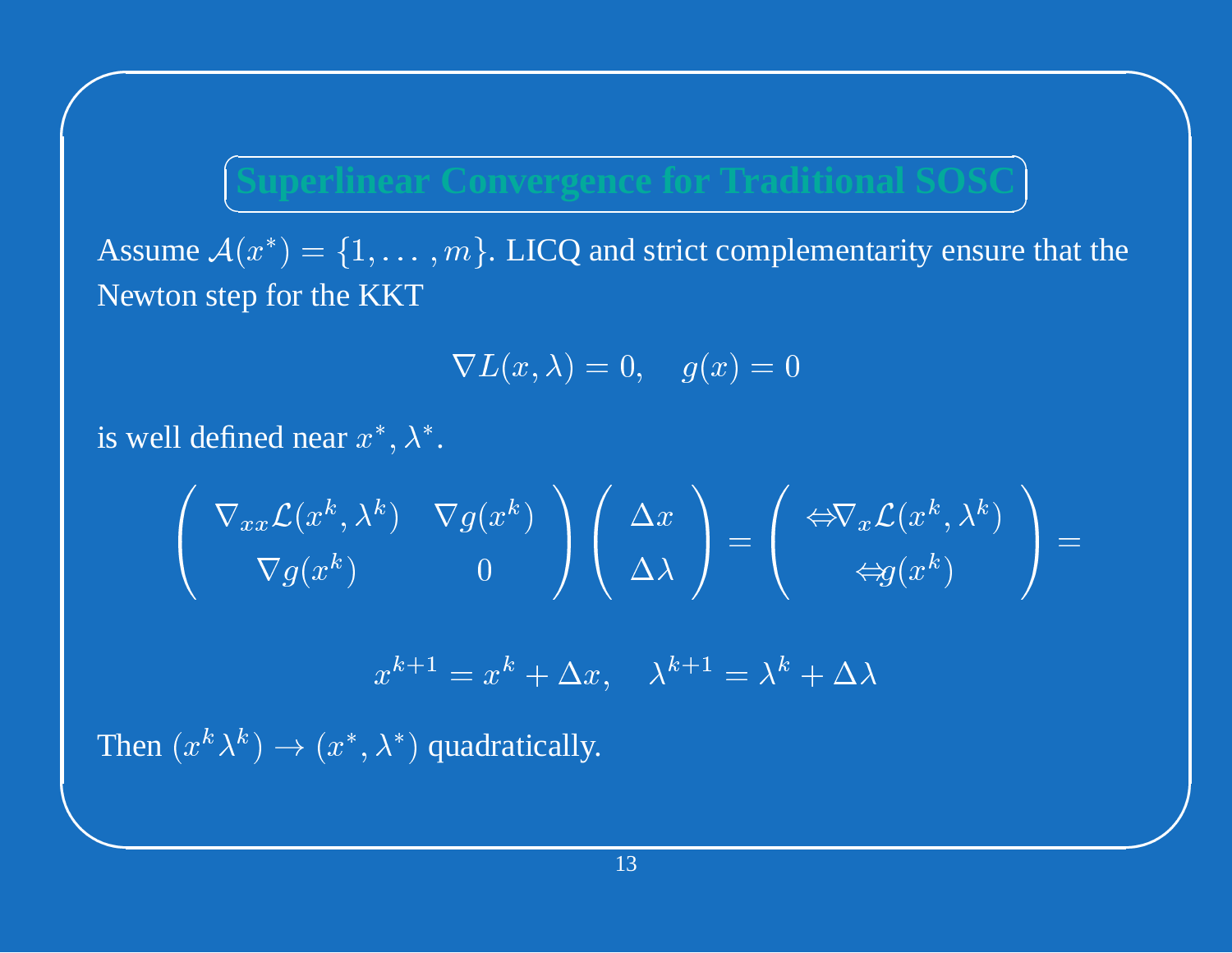### سم<br>س  $\setminus$  $\sum_{i=1}^n$ Τ

 $\bigwedge$ 

 $\mathcal{S}$ 

• Starting with  $(x, \lambda)$  near  $(x^*, \lambda^*)$  that satisfies the Relaxed SOSC and strict<br>complementarity. Then the stabilized Newton method<br> $\left(\nabla_{xx}\mathcal{L}(x^k, \lambda^k) \nabla g(x^k)\right) \left(\nabla_{x^k}\right) \left(\nabla_{x^k}\right) \left(\nabla_{x^k}\mathcal{L}(x^k, \lambda^k)\right)$ complementarity. Then the stabilized Newton method

 $\bigcap$ 

&

**Superlinear Convergence for Relaxed SOS**  
Starting with 
$$
(x, \lambda)
$$
 near  $(x^*, \lambda^*)$  that satisfies the Relaxed SOS and strict  
omplementary. Then the stabilized Newton method  

$$
\begin{pmatrix} \nabla_{xx} \mathcal{L}(x^k, \lambda^k) & \nabla g(x^k) \\ \nabla g(x^k) & \Leftrightarrow \mu^k \end{pmatrix} \begin{pmatrix} x^{k+1} \Leftrightarrow x^k \\ \lambda^{k+1} \Leftrightarrow \lambda^k \end{pmatrix} = \begin{pmatrix} \Leftrightarrow \nabla_x \mathcal{L}(x^k, \lambda^k) \\ \Leftrightarrow g(x^k) \end{pmatrix} =
$$
  
Then  $(x^k, \lambda^k) \rightarrow (x^*, \lambda^*)$  superlinearly if  $\mu^k = \Omega || (x^k, \lambda^k) \Leftrightarrow (x^*, \lambda^*) ||$ .  
By Schur Complement and since there exists a positive definite augmented  
agrangian, the system is nonsingular.

 $\bullet$ 

- Then  $(x^k, \lambda^k) \to (x^*, \lambda^*)$  superlinearly if  $\mu^k = \Omega ||(x^k, \lambda^k) \Leftrightarrow (x^*, \lambda^*)||$ .<br>
 By Schur Complement and since there exists a positive definite augmente Lagrangian, the system is nonsingular.<br>
 The method has been ex  $) \Leftrightarrow$ <br>nite  $\bullet$ • By Schur Complement and since there exists a positive definite augmented<br>Lagrangian, the system is nonsingular.<br>• The method has been extended to cases without strict complementarity, for Lagrangian, the system is nonsingular.
- $\bullet$ • The method has been extended to cases without strict complementarity, for stronger second-order conditions of the Lagrangian. stronger second-order conditions of the Lagrangian.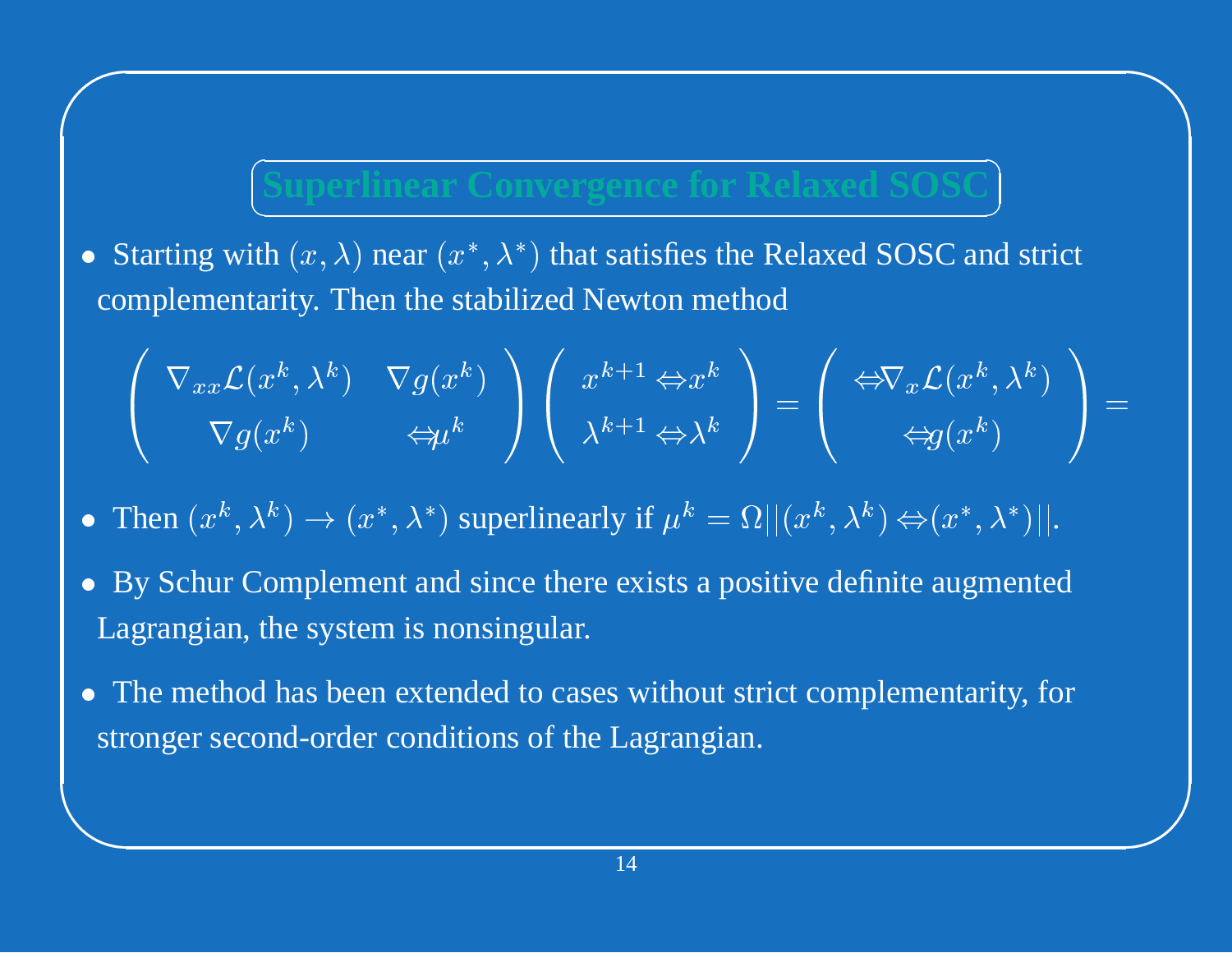### $\subset$ V ヽ Τ **The**

 $\bigwedge$ 

 $\mathcal{S}$ 

- **exact** penalty function<br>For simplicity, only inequality constraints will be considered.  $\bullet$
- SQP). This will measure progress along <sup>a</sup> given direction. • For simplicity, only inequality constraints will be considered.<br>• Need a measure that will balance feasibility and optimality (s SQP). This will measure progress along a given direction. • Need a measure that will balance feasibility and optimality (see Sven's Filter SQP). This will measure progress along a given direction.<br>• The  $L_{\infty}$  penalty function
- The  $L_{\infty}$  penalty furour  $H$  and  $a_2(x) = 0$

$$
P(x) = \max\{g_0(x), g_1(x), ... g_m(x)\}.
$$

Here  $g_0(x)$ 

 $\bigcap$ 

- $\infty$  penalty function $P(x)$ <br> $( x ) \equiv 0.$ un unconstrained m  $P(x) = \max\{g_0(x), g_1(x), ...g_m(x)\}.$ ed minimum of the penalized objective  $x$ ). )  $\equiv$ <br> $\frac{1}{2}$  $\equiv 0.$ <br>
(cons) +<br>  $\phi(x)$ •  $x^*$  is an unconstrained minimum of the penalized objective function<br>  $\phi(x) = f(x) + c_\phi P(x)$ .<br>
• However,  $\phi(x)$  becomes nondifferentiable.  $\phi(x)$  $= f(x) + c_{\phi} P(x).$ <br>
swever,  $\phi(x)$  become
- However,  $\phi(x)$  becomes nondifferentiable.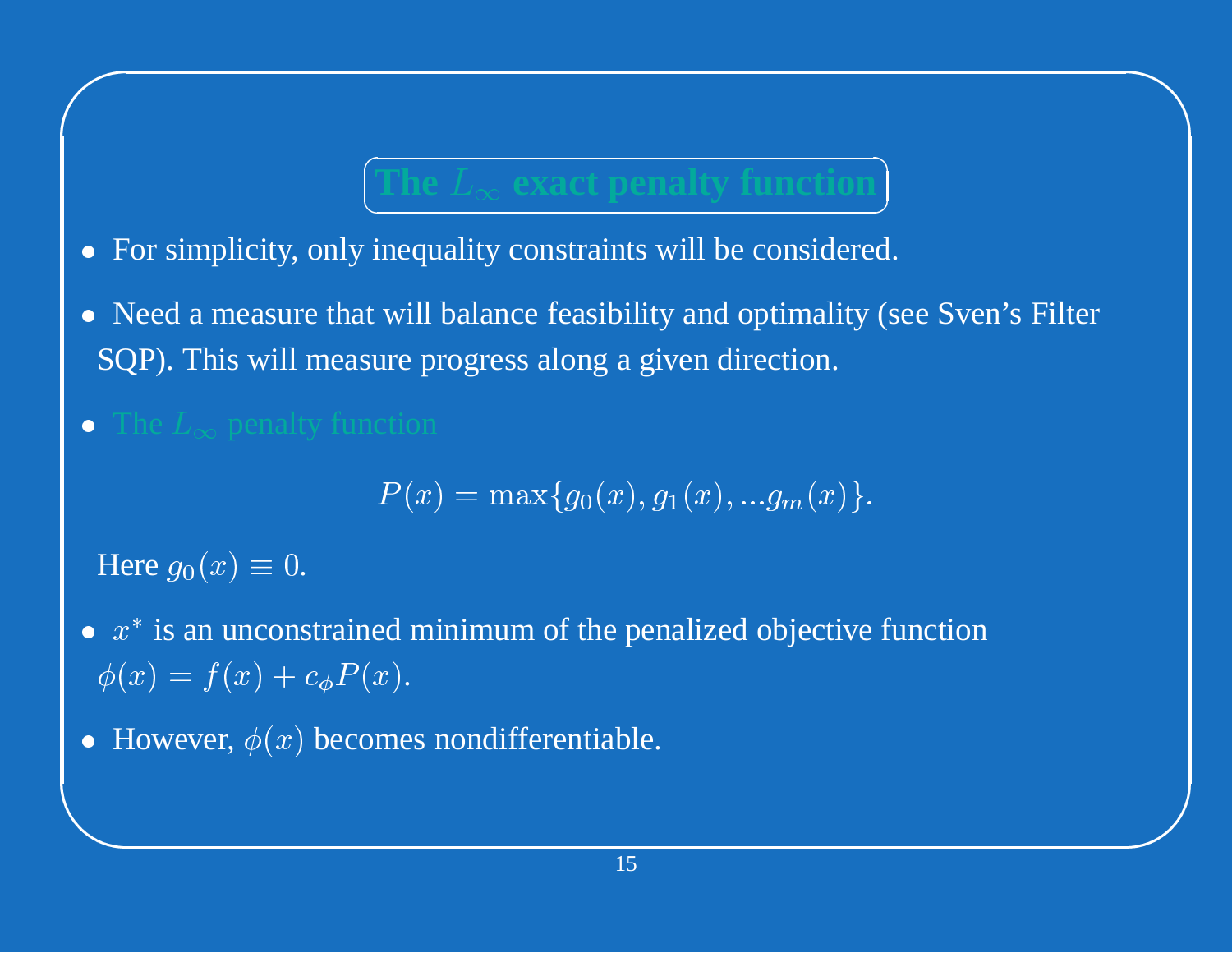سيستهم Z ヽ Τ  $\bigwedge$ 

 $\mathcal{S}$ 

 minimize  $\nabla f$  $f(x)^T d + \frac{1}{2} d^T H d + c_{\phi} \zeta$ <br>  $g_j(x) + \nabla g_j(x)^T d \leq \zeta,$ <br>  $\therefore \lambda_0 + \sum_{i=1}^m \lambda_i$  and  $\lambda_0 \zeta =$ subject to  $g_j$  $(y_j(x) + \nabla g_j(x)^T d \le \zeta,$   $j = 0, 1, 2...m,$ <br>  $\lambda_0 + \sum_{i=1}^m \lambda_i$  and  $\lambda_0 \zeta = 0$  (this QP is alway

• If  $H$ 

 $\bigcap$ 

\n- If 
$$
\lambda
$$
 is a multiplier,  $c_{\phi} = \lambda_0 + \sum_{i=1}^{m} \lambda_i$  and  $\lambda_0 \zeta = 0$  (this QP is always feasible).
\n- If  $H = I$  and\n 
$$
c_{\phi} > 2\gamma + \sum_{i=1}^{m} \lambda_i^*, \quad \forall \lambda^* \in \mathcal{M}(x^*)
$$
\n
\n

 $H = I$  and<br>  $c_{\phi} >$ <br>  $\alpha \zeta = 0$  and  $d$  is the steep<br>
inded.  $> 2\gamma + \sum_{i=1} \lambda_i^*, \quad \forall \lambda^* \in \mathcal{M}(x^*)$ <br>repest descent direction. With MF<br>expect has an interior and the steeperture then  $\zeta$ bounded.

always feasible.  $\zeta = 0$  and d is the steepest descent direction. With MFCQ  $\mathcal{M}(x^*)$  is ded.<br>h MFCQ, the feasible set has an interior and the steepest descent QP ys feasible. • With MFCQ, the feasible set has an interior and the steepest descent QP is always feasible.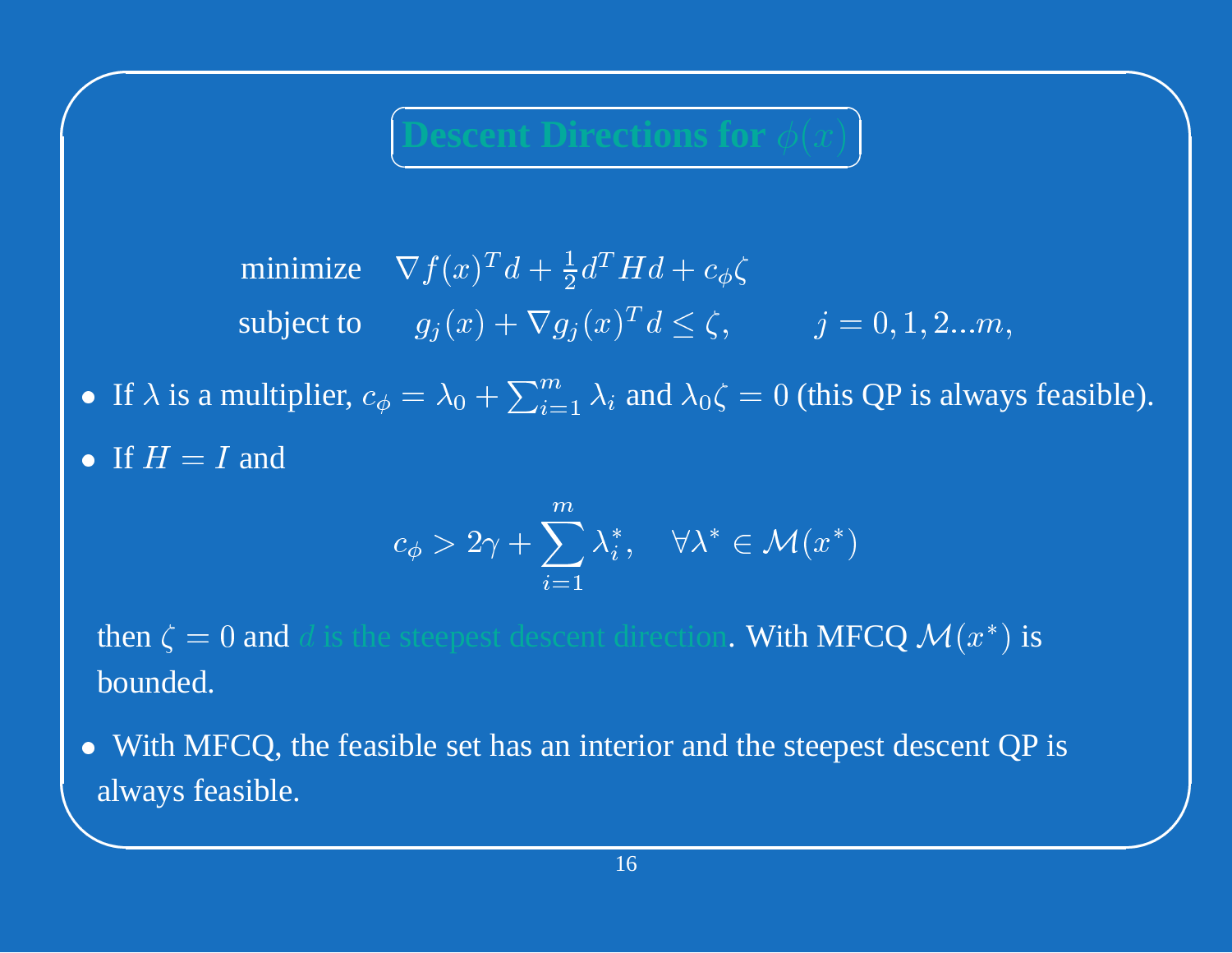# $\infty$  **SQP algorithm near**  $x^*$ <br>c Programming.

 $\bigcap$ 

Τ

 $\bigwedge$ 

 $\mathcal{S}$ 

SQP: Sequential Quadratic Programming.

C

 $\smallsetminus$ 

- 1. Set  $k$
- $\kappa =$ nput 2. Compute  $d^k$

 $\bigcap$ 

&

= 0, choose  $x^0$ .<br>
oute  $d^k$  from<br>
minimize  $\frac{k}{n}$  from<br>inimiz minimize  $\nabla f$  $f(x^k)^T d$ <br>  $\rangle + \nabla g_j$  $d + \frac{1}{2} d^T d$ <br>  $j(x^k)^T d \le$ <br>
ure, and set  $g_j$ 

 $(y_j(x^k) + \nabla g_j(x^k)^T d \le 0, \quad j = 1, \dots, m.$ <br>
such procedure, and set  $x^{(k+1)} = x^k + \alpha^k d^k$ <br>
to Step 2. 3. Choose  $\alpha^k$  from a line search procedure, and set  $x^{(k+1)} = x^k + \alpha^k d^k$ .<br>4. Set  $k = k + 1$  and return to Step 2.

4. Set  $k = k + 1$  and return to Step 2.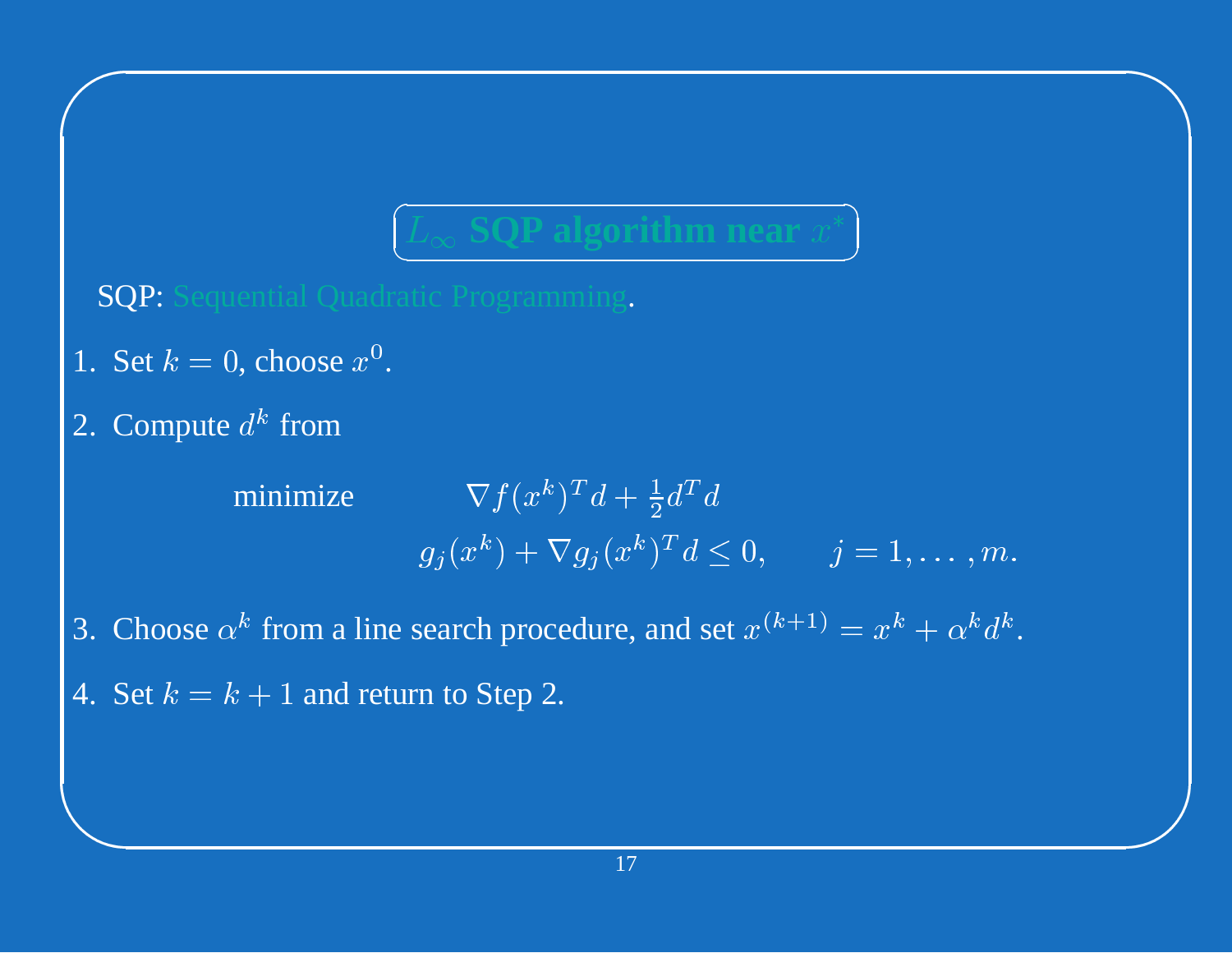## ヽ Τ

 $\bigwedge$ 

 $\mathcal{S}$ 

(a) Minimization rule Here  $\alpha^k$  is chosen such that<br>  $\phi(x^k + \alpha^k d^k) = \min_{\alpha \ge 0} {\{\phi(\alpha^k + \alpha^k d^k)\}}$ 

سم

 $\setminus$ 

 $\bigcap$ 

$$
\phi(x^k + \alpha^k d^k) = \min_{\alpha \ge 0} \{ \phi(x^k + \alpha d^k) . \}
$$

 $\alpha^k$  is chosen such that<br>  $\alpha^k + \alpha^k d^k$ ) = min{ $\phi(x^k + \alpha d^k)$ .}<br>
le Here a fixed scalar  $s > 0$  is selection<br>  $+\alpha^k d^k$ ) = min { $\phi(x^k + \alpha d^k)$ } (b) Limited minimization rule Here a fixed scalar  $s >$ <br>such that<br> $\phi(x^k + \alpha^k d^k) = \min_{\alpha \in [0, s]} {\{\phi(x^k + \alpha^k d^k)\}}$ such that

$$
\phi(x^k + \alpha^k d^k) = \min_{\alpha \in [0, s]} \{ \phi(x^k + \alpha d^k) \}.
$$

ule Here a fixed scalar  $s > 0$  is selected, and  $\alpha^k$  is chosen<br>  $\alpha^k + \alpha^k d^k$  =  $\min_{\alpha \in [0, s]} {\{\phi(x^k + \alpha d^k)\}}$ .<br>
scalars  $s, \tau$ , and  $\sigma$  with  $s > 0, \tau \in (0, 1)$ , and  $\sigma \in (0, \frac{1}{2})$ <br>  $\alpha^s = \tau^{m_k} s$ , where  $m_k$  is the fi (c) Armijo rule Here fixed scalars  $s, \tau$ , and  $\sigma$  with  $s > 0, \tau \in (0, 1)$ , and  $\sigma \in (0, \frac{1}{2})$ <br>are chosen and we set  $\alpha^k = \tau^{m_k} s$ , where  $m_k$  is the first nonnegative integer  $m$  fo<br>which<br> $\phi(x^k) \Leftrightarrow \phi(x^k + \tau^m s d^k) \ge$  $\tau$ , and  $\sigma$  with  $s >$ <br>where  $m_k$  is the iffer  $m_k$  is the iffer  $+\tau^m s d^k$   $> \sigma \tau^m$ are chosen and we set  $\alpha^k$  $k = \tau^{m_k} s$ , where  $m_k$  is the first nonnegative integer  $m$  for<br>  $k$ )  $\Leftrightarrow \phi(x^k + \tau^m s d^k) \ge \sigma \tau^m s (d^k)^T d^k$ .<br>
Armijo rule yields a stepsize after a finite number of which

$$
\phi(x^k) \Leftrightarrow \phi(x^k + \tau^m s d^k) \ge \sigma \tau^m s (d^k)^T d^k.
$$

\te  $\omega^k = \tau^{m_k} s$ , where  $m_k$  is the first nonnegative integer  $m$ <br>  $(\omega^k + \tau^m s d^k) \geq \sigma \tau^m s (d^k)^T d^k$ .<br>
Armijo rule yields a stepsize after a finite number of<br>
18 It can be shown that the Armijo rule yields <sup>a</sup> stepsize after <sup>a</sup> finite number of iterations.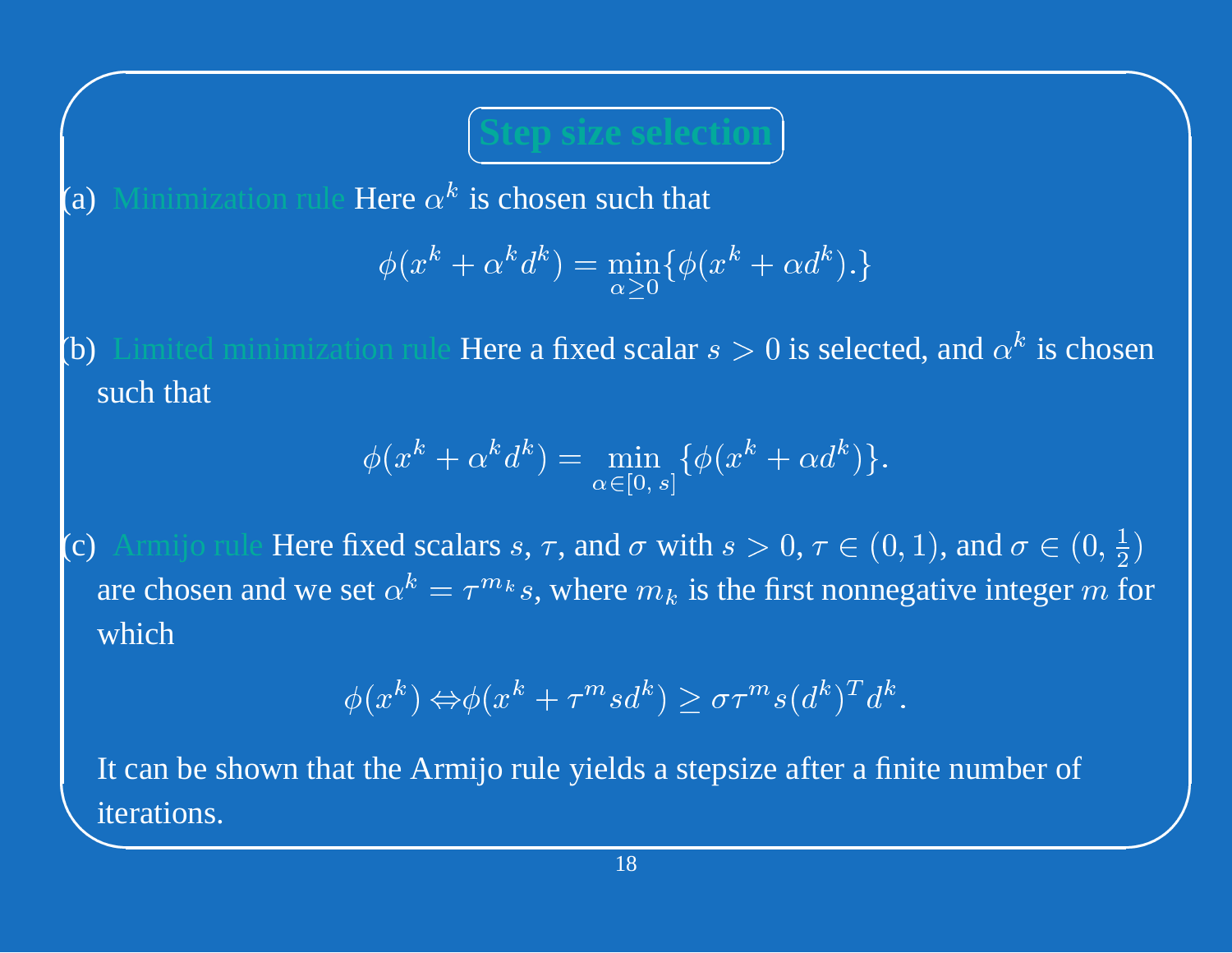### $\subset$  $\smallsetminus$ ヽ

 $\bigwedge$ 

 $\mathcal{S}$ 

 $\operatorname{If} x^*$ 

**Main Theorem**<br>uadratic Growth Cor<br> $||x \Leftrightarrow x^*||^2, \quad \forall x \text{ fe}$ \* satisfies MFCQ and the Quadratic Growth Condition<br> $f(x) \ge f(x^*) + \sigma ||x \Leftrightarrow x^*||^2$ ,  $\forall x$  feasible f

,我们也不会有什么。""我们的人,我们也不会有什么?""我们的人,我们也不会有什么?""我们的人,我们也不会有什么?""我们的人,我们也不会有什么?""我们的人  $f(x) \ge f(x^*) + \sigma ||x \Leftrightarrow x^*||^2$ ,  $\forall x$  feasible in  $B(x^*, r)$ <br>ciently close to  $x^*$ , with  $x^k$  generated by the steepest des<br>th an exact  $L_{\infty}$  penalty function with sufficiently large  $c$ <br>-linearly. If  $x^0$  is sufficiently close to  $x^*$ , with  $x^k$ <br>algorithm with an exact  $L_{\infty}$  penalty fur- $\kappa$  generated by the steepest descent<br>inction with sufficiently large  $c_{\phi}$ , algorithm with an exact  $L_{\infty}$  penalty function with sufficiently large  $c_{\phi}$ ,<br>  $x^k \to x^*$  R-linearly.<br>  $\phi(x^k) \to \phi(x^*)$  Q-linearly.<br>  $x^*$  is an isolated stationary point of the NLP.

•  $x^k \rightarrow x^*$  R-linearly.

 $\bigcap$ 

- $x^k \rightarrow x^*$  R-linearly.<br>
  $\phi(x^k) \rightarrow \phi(x^*)$  Q-l:<br>
  $x^*$  is an isolated stat  $\bullet$ •  $\phi(x^k) \rightarrow$ <br>•  $x^*$  is an i  $\rightarrow \phi(x^*)$  Q-linearly.<br>
n isolated stationary
- $x^*$  is an isolated stationary point of the NLP.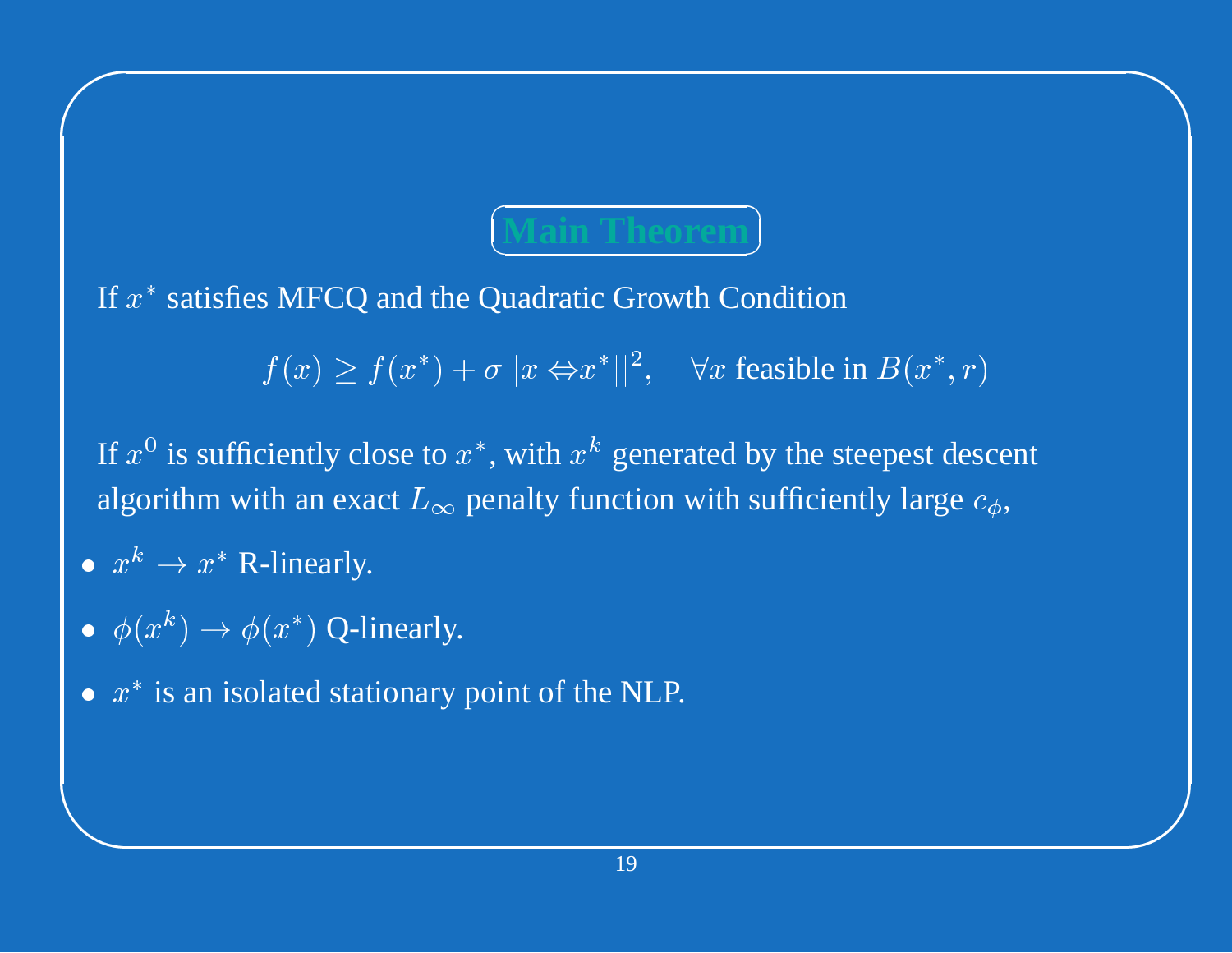### سيستهم V ヽ Τ

 $\bigwedge$ 

 $\mathcal{S}$ 

• The [examp](www.mcs.anl.gov/~anitescu/SIMULATIONS/constrsetflat.wrl)le<br>sbj.t

 $\bigcap$ 

&

| Shapiro SOS                                                                                                  | Relaxed SOS                                                                                                |
|--------------------------------------------------------------------------------------------------------------|------------------------------------------------------------------------------------------------------------|
| mple                                                                                                         |                                                                                                            |
| $\min z$                                                                                                     | $g_0(x, y, z) = (x \Leftrightarrow 1)^2 \Leftrightarrow 2(y \Leftrightarrow 1)^2 \Leftrightarrow z \leq 0$ |
| $g_1(x, y, z) = \Leftrightarrow \frac{1}{2}((x \Leftrightarrow 1)^2 + (y \Leftrightarrow 1)^2)$              | + 3(x \Leftrightarrow 1)(y \Leftrightarrow 1) \Leftrightarrow z \leq 0                                     |
| $g_2(x, y, z) = \Leftrightarrow 2(x \Leftrightarrow 1)^2 + (y \Leftrightarrow 1)^2 \Leftrightarrow z \leq 0$ |                                                                                                            |
| $g_3(x, y, z) = \Leftrightarrow \frac{1}{2}((x \Leftrightarrow 1)^2 + (y \Leftrightarrow 1)^2)$              | ⇒ 3(x \Leftrightarrow 1)(y \Leftrightarrow 1) \Leftrightarrow z \leq 0.                                    |
| $s$ straint is obtained from the other by rotating the $(x, y)$ plane $y$                                    |                                                                                                            |
| $20$                                                                                                         |                                                                                                            |

• Each constraint is obtained from the other by rotating the  $(x, y)$  plane with  $\frac{\pi}{4}$ .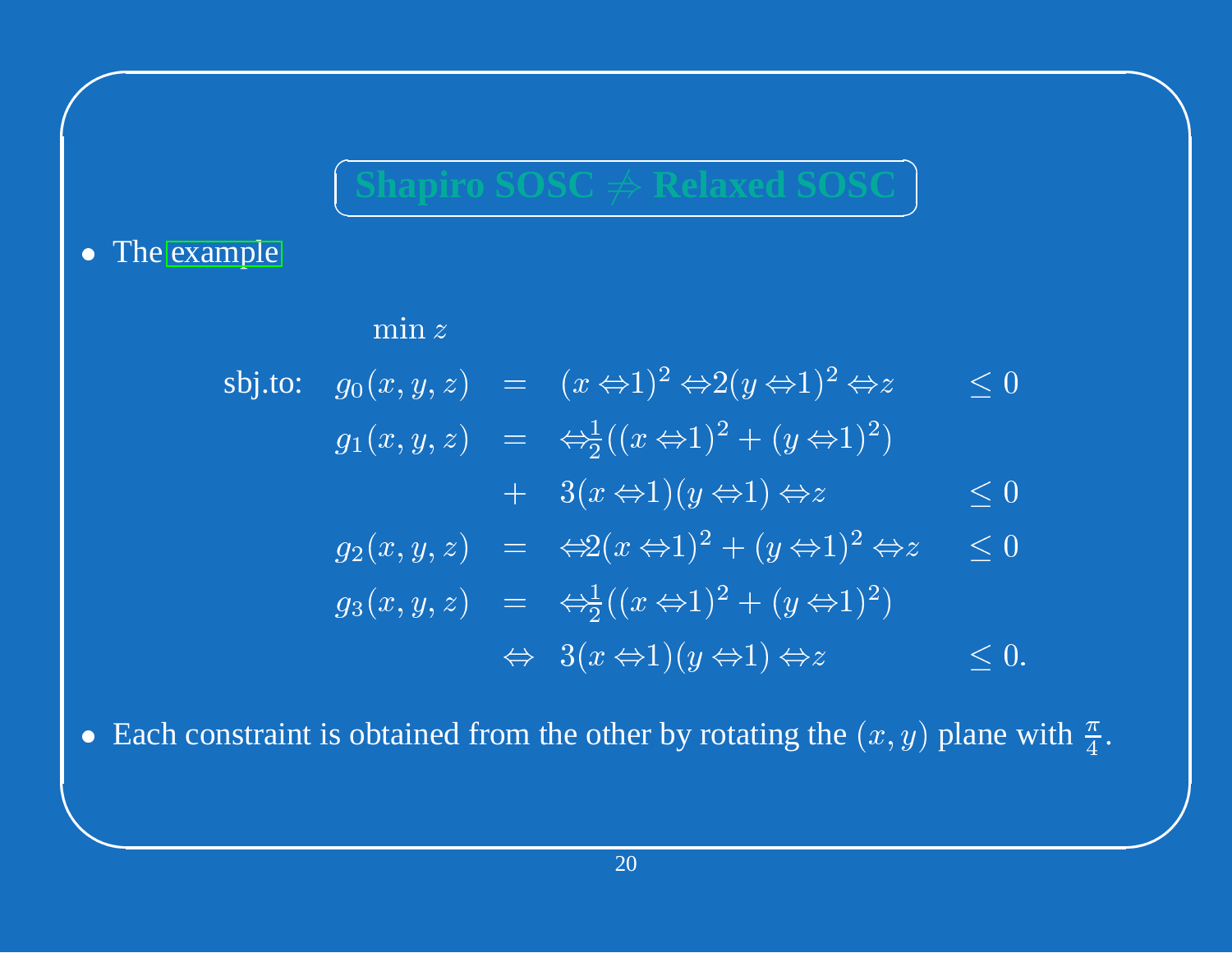- At  $(1, 1, 0)$ , the NLP satisfies satisfies both Quadratic Growth and MFCQ.
- However,  $\bullet$

$$
u^T \nabla_{xx} \mathcal{L}(x^*, \lambda^*) u > 0, \ \forall u \in \mathcal{C}.
$$

is not satisfies by any feasible  $\lambda^*$ .

For this example there will be no locally convex augmented Lagrangian ! For  $\bullet$ any  $\overline{\lambda^*} \in \mathcal{M}(x^*)$ ,

$$
\nabla_{xx}\mathcal{L}(x^*,\lambda^*) + \frac{1}{\mu}\nabla g(x^*)\nabla g(x^*)^T \not\succeq 0
$$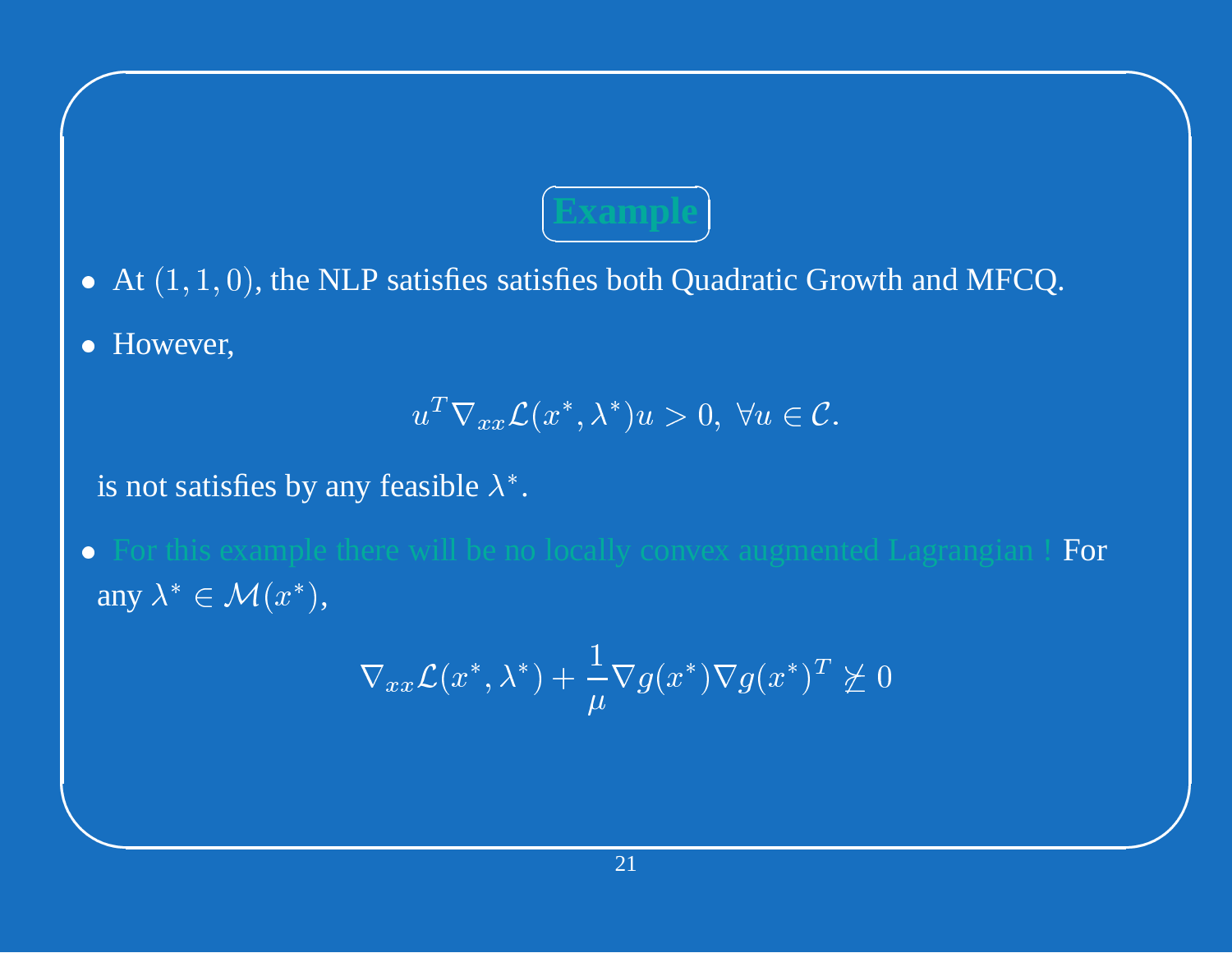### $\subset$  $\setminus$ ヽ Τ **Lancelot : The Augmented Lagrangian Approach**

 $\bigwedge$ 

 $\mathcal{S}$ 

 $\bullet$ The feasible set is represented by

 $\bigcap$ 

$$
g_i(x)+t_i=0,\;t_i\geq 0\;\text{for}\;\;i=1,\ldots,m.
$$

) +<br>urar

+  $t_i = 0, t_i \ge 0$  for  $i = 1, ..., m$ .<br>
ameter  $\mu$  ) is added to the objective<br>  $(x) + \sum_{i=1}^{4} [\lambda_i(g_i(x) + t_i) + \frac{1}{\mu}(g_i(x))]$ <br>  $> 0, \quad i = 1, ..., m$ . • A penalty term (with parameter  $\mu$ <br>min  $f(x) + \sum$ <br>subject to  $t_i \ge 0$ ,  $\mu$  ) is added to the objective<br>  $\sum_{i=1}^{4} [\lambda_i (g_i(x) + t_i) + \frac{1}{\mu} (g_i$ <br>  $i = 1, ..., m.$ minn  $f(x) +$ <br>ct to  $t_i \ge 0$ ,<br> $x(\lambda, \mu)$  subje  $+\sum_{i=1}^{4} [\lambda_i(g_i(x) + t_i) + \frac{1}{\mu}(g_i(x) + t_i)^2]$ <br>  $\quad, \quad i = 1, \dots, m.$ <br>
ject to trust-region constraints  $\Rightarrow$  update  $\lambda$ <br>
I bellow and trust region inactive. subject to  $t_i$ 

- $i \geq 0$ ,  $i = 1, \ldots, m$ .<br>
subject to trust-region<br>
nded bellow and trust r<br>
trust region  $\Rightarrow$  positive
- Take  $\lambda$ ,  $\mu$ <br>• Desired o<br>• In our exa Desired outcome:  $\mu$  bounded bellow and trust region inactive.  $\bullet$
- augmented Lagrangians)!  $\Rightarrow$  get  $x(\lambda, \mu)$  subject to trust-region constraints  $\Rightarrow$  update  $\lambda$ ,  $\mu$ .<br>atcome:  $\mu$  bounded bellow and trust region inactive.<br>mple: Inactive trust region  $\Rightarrow$  positive semidefinite augmented<br> $\Rightarrow \mu \rightarrow 0$  (or otherwi • Desired outcome:  $\mu$ <br>• In our example: Ina<br>Lagrangian  $\Rightarrow \mu \rightarrow 0$  $\bullet$ • In our example: Inactive trust region  $\Rightarrow$  Lagrangian  $\Rightarrow \mu \rightarrow 0$  (or otherwise woult)<br>augmented Lagrangians)!  $\Rightarrow$  positive semidefinite augmented<br>
puld approach one of the solution<br>
22  $\Rightarrow \mu \to 0$  (or otherwise would approach one of the solution<br>Lagrangians)!<br>22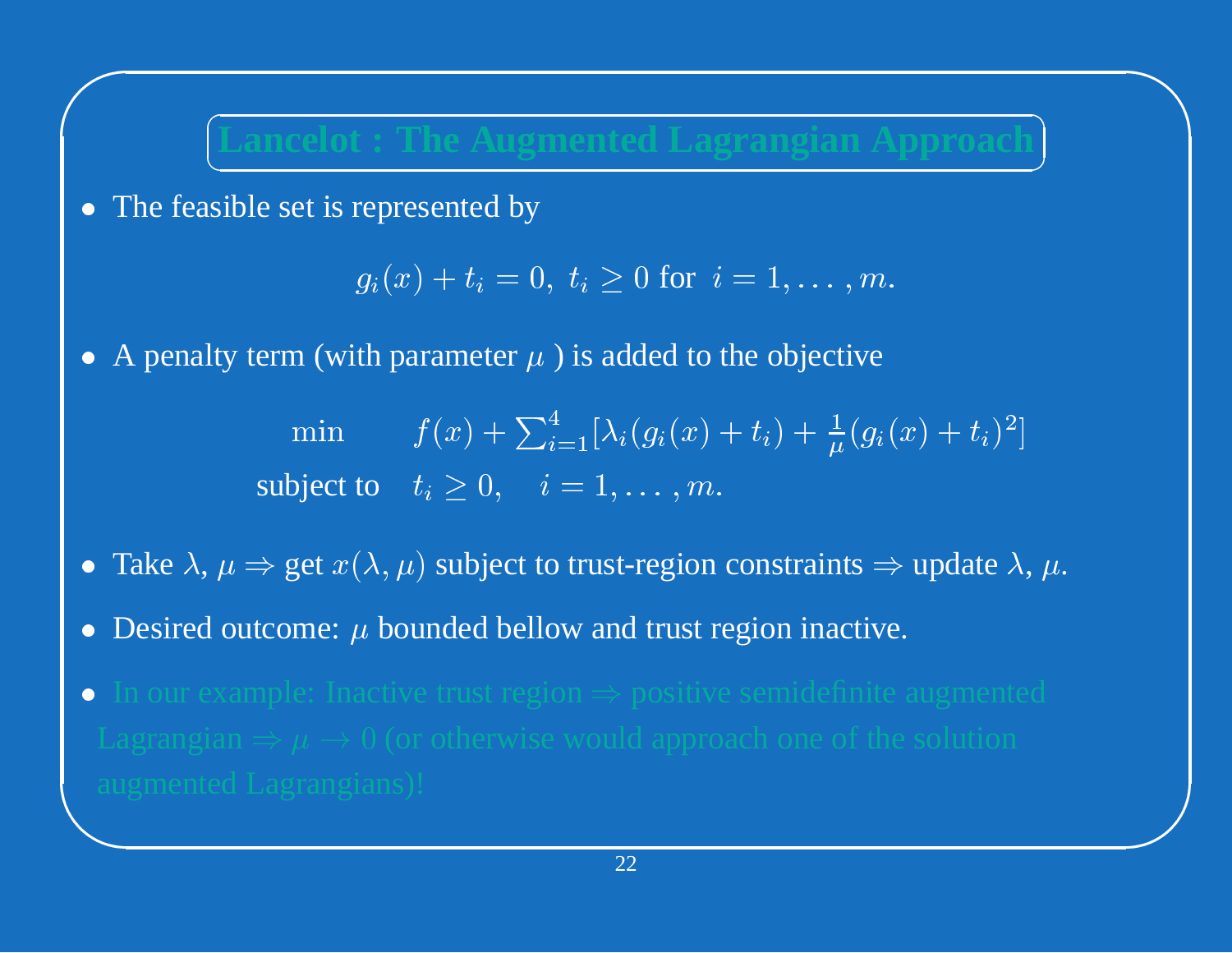ions for Lancelo

$$
\nabla_{(x,t)(x,t)} L|_{(x^*,0)} =
$$
\n
$$
\begin{pmatrix}\nF_{xx} + \sum_{i=1}^4 (\lambda_i G_{xx} + \frac{2}{\mu} \nabla g_i(x^*) \nabla g_i(x^*)^T) & \frac{2}{\mu} \nabla g(x^*) \\
\frac{2}{\mu} \nabla g(x^*)^T & \frac{2}{\mu} I_4\n\end{pmatrix}
$$

is positive semidefinite on the subspace  $t = 0$ , which implies

$$
0 \preceq F_{xx} + \sum_{i=1}^{4} (\lambda_i G_{xx} + \frac{2}{\mu} \nabla g_i(x^*) \nabla g_i(x^*)^T) = \begin{pmatrix} \sum_{i=1}^{4} \lambda_i Q_i & 0\\ 0 & \frac{2}{\mu} \end{pmatrix}
$$

Since  $\lambda \to \lambda^*, \mu \to 0$ . Thus Lagrangian methods lose the advantage of bounded parameters over barrier approaches.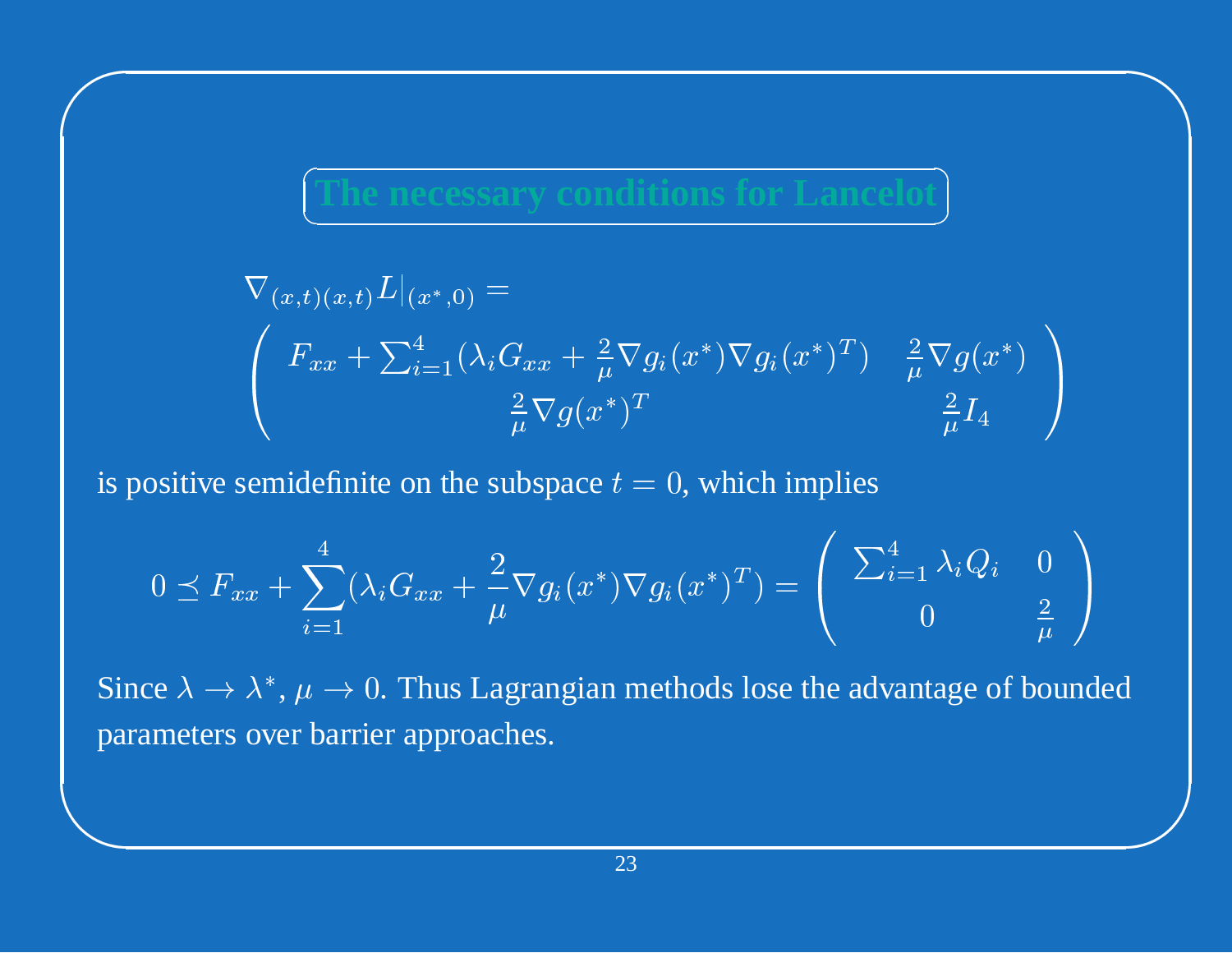## ancelot on our Example

| Iteration | (New) Penalty Parameter | Trust Region Radius $\ \ _{\infty}$ |
|-----------|-------------------------|-------------------------------------|
| 16        | $1e-2$                  | 3.81 e-02                           |
| 43        | $1e-4$                  | 1.1 $e$ -02                         |
| 85        | $1e-6$                  | $1.35 e-03$                         |
| 141       | $1e-8$                  | $4.22 e-05$                         |
| 203       | $1e-10$                 | 5.28 e-06                           |
| 241       | $1e-12$                 | 1.70 e-06                           |
| 268       | $1e-14$                 | 1.93                                |
| 283       | $1e-16$                 | $\sqrt{4.41}$ e02                   |
| 323       | $1e-18$                 | $2.19 \text{ e}04$                  |
| 336       | <b>STOP</b>             |                                     |

Table 1: Reduction of the penalty parameter  $\mu$  for LANCELOT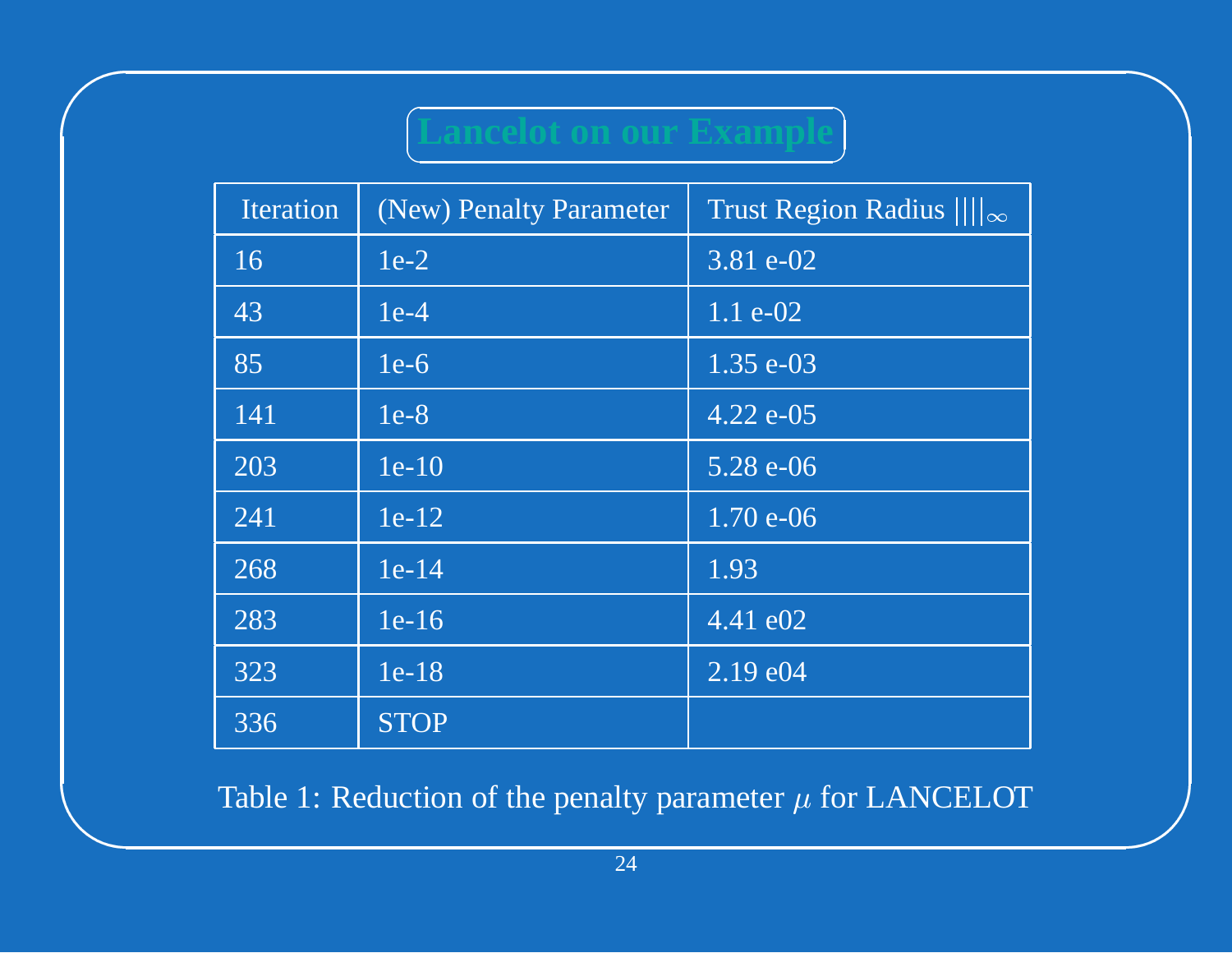### سم<br>س  $\setminus$  $\bigcap$ J

 $\bigwedge$ 

 $\mathcal{S}$ 

 $\bigcap$ 

&

| bserved Kate of Conve<br>rgence for Ll |                  |                                                                              |  |  |  |
|----------------------------------------|------------------|------------------------------------------------------------------------------|--|--|--|
|                                        | <b>Iteration</b> | $\boldsymbol{k}$<br>$\phi(x^*)$<br>$\overline{x}$<br>$\phi(x^k+)$<br>$(x^*)$ |  |  |  |
|                                        | $\overline{4}$   | 4.00                                                                         |  |  |  |
|                                        | 9                | 4.00                                                                         |  |  |  |
|                                        | 14               | 3.99                                                                         |  |  |  |
|                                        | 19               | 3.99                                                                         |  |  |  |
|                                        | 24               | 4.00                                                                         |  |  |  |
|                                        | 27               | 4.00                                                                         |  |  |  |

Table 2: Rates of convergence for the  $L_{\infty}$  penalty algorithm<br> $\frac{25}{25}$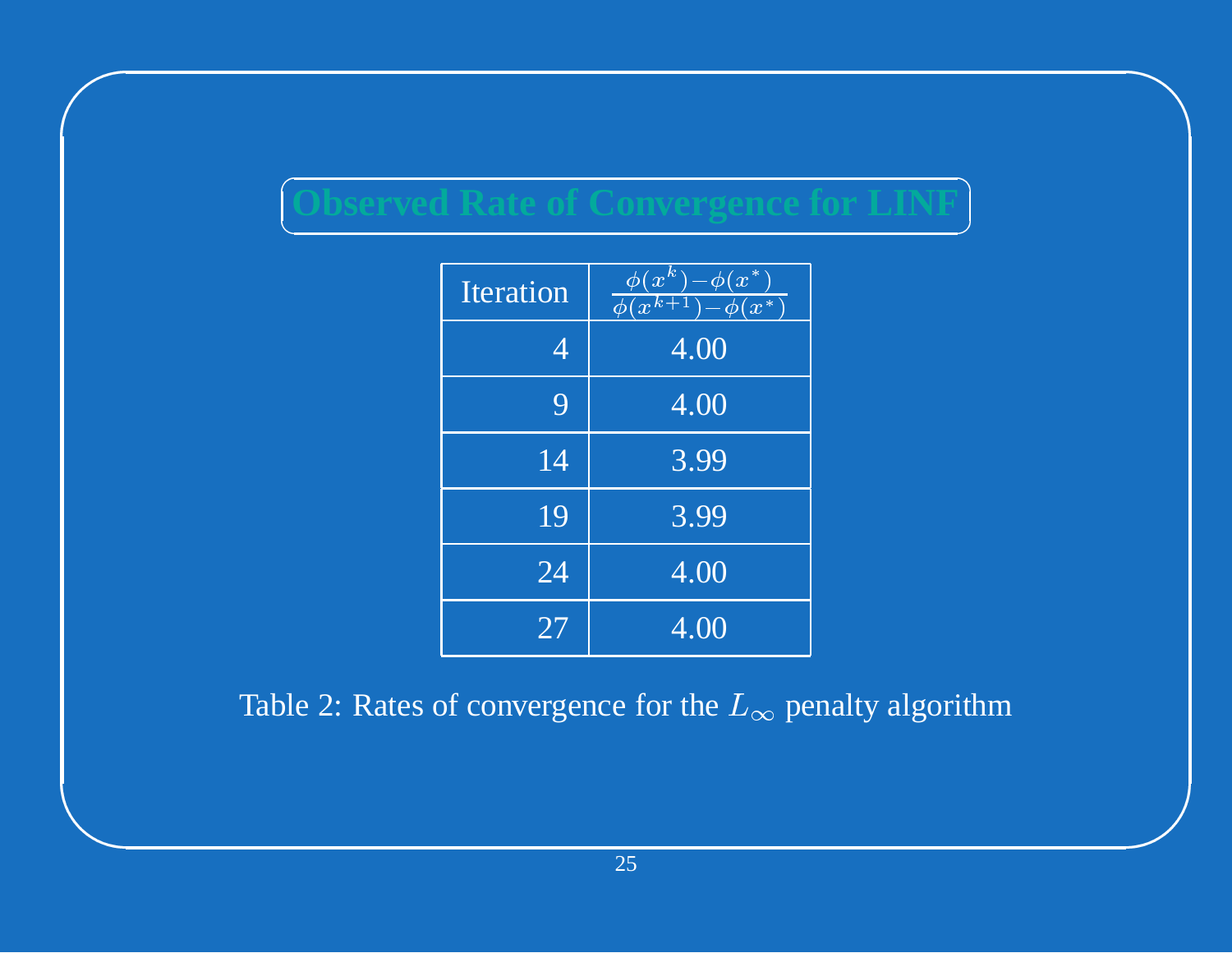### $\subset$ N  $\bigcap$

 $\bigwedge$ 

 $\mathcal{S}$ 

 $\bigcap$ 

&

| <b>Iumerical Resi</b> |                           |                   |                               |  |  |
|-----------------------|---------------------------|-------------------|-------------------------------|--|--|
| Nonlinear solver      | $  x^{final}-x^{*}  _{2}$ | <b>Iterations</b> | Message at termination        |  |  |
| DONLP2                | $1.45e-16$                | $\overline{4}$    | <b>Success</b>                |  |  |
| FilterSQP             | 5.26e-09                  | 28                | Convergence                   |  |  |
| <b>LANCELOT</b>       | 8.65e-07                  | 336               | Step size too small           |  |  |
| LINF                  | 1.05e-08                  | 28                | Step size too small           |  |  |
| <b>LOQO</b>           | 1.60e-07                  | 200               | <b>Iteration limit</b>        |  |  |
| <b>LOQO</b>           | 5.50e-07                  | 1000              | <b>Iteration limit</b>        |  |  |
| <b>MINOS</b>          | 4.76e-06                  | 27                | Point cannot be improved      |  |  |
| <b>SNOPT</b>          | 3.37e-07                  | 3                 | <b>Optimal Solution Found</b> |  |  |

Table 3: All tolerances set to 1e-16, excep<sup>t</sup> DONLP2

 $\text{DOMLP2} < \text{FSQP} < \text{LINF} < \text{LOQO} < \text{SNOPT} < \text{LANCELOT} < \text{MINOS}$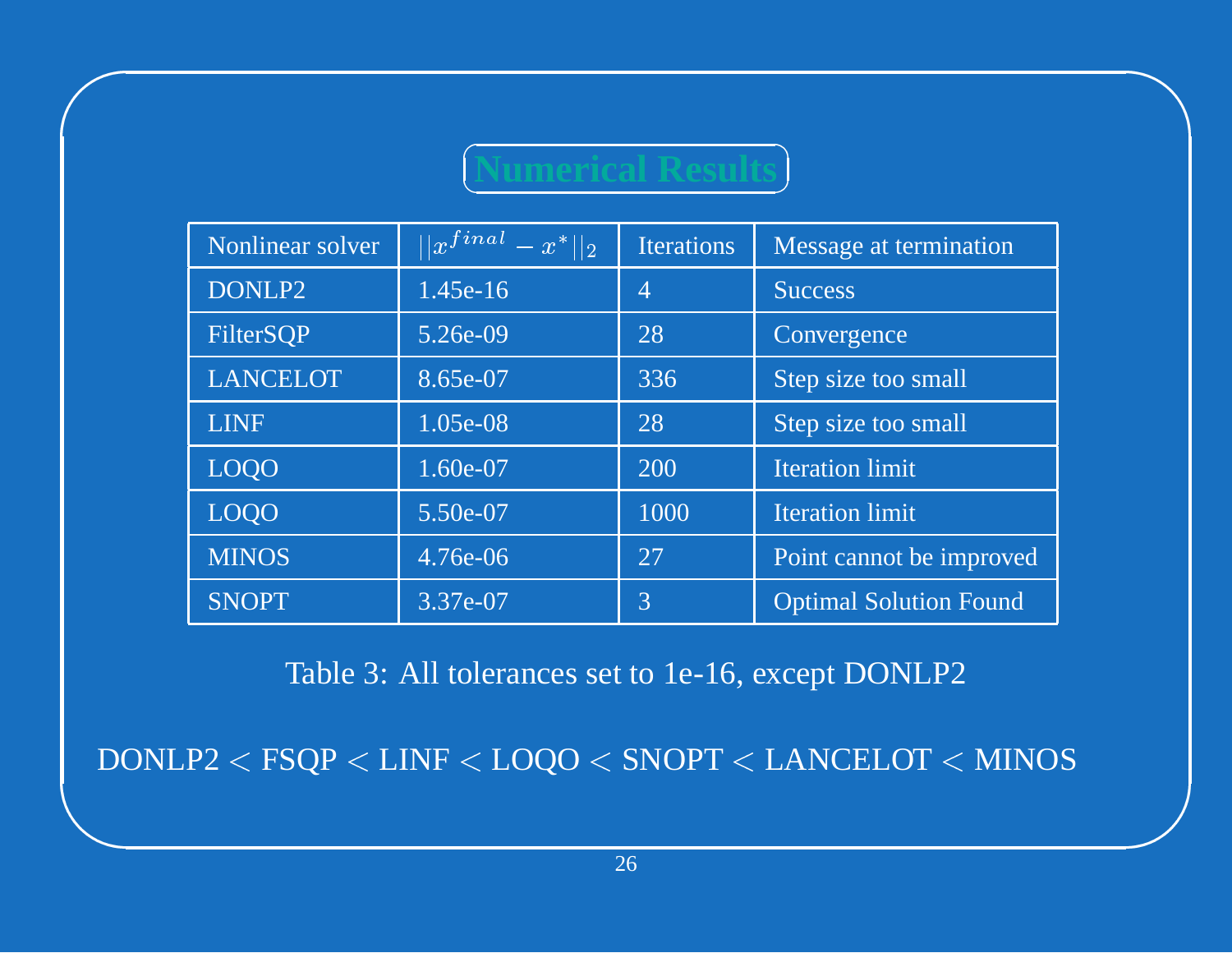### $\subset$ N  $\bigcap$

 $\bigwedge$ 

- Mumerical runs observations<br>
NLP solvers use as a measure for tole<br>
st achievable outcome (best shot).<br>
vers with augmented Lagrangian perf  $\bullet$ • Given the differences NLP solvers use as a measure for tolerance, the basis for comparison was the best achievable outcome (best shot).<br>• The fact that NLP solvers with augmented Lagrangian perform worse is comparison was the best achievable outcome (best shot).
- $\bullet$ • The fact that NLP solvers with augmented Lagrangian perform worse is<br>somewhat expected, in light of our analysis.<br>• Note that LINF does only slightly worse than FSQP, though it does not somewhat expected, in light of our analysis.
- $\bullet$ • Note that LINF does only slightly worse than FSQP, though it does not use<br>second-order information (nor it attempts to estimate it). This also shows the<br>problem is not in itself ill-conditioned. second-order information (nor it attempts to estimate it). This also shows that the problem is not in itself ill-conditioned.
- For FilterSQP, linear convergence was observed.

 $\bigcap$ 

- For LOQO, increasing the number of iterations limit did not improve the results.
- are obtained.  $\mathcal{S}$ • For FilterSQP, linear convergence was observed.<br>• For LOQO, increasing the number of iterations l<br>• Tolerances smaller than  $10^{-16}$  may be a problen • For LOQO, increasing the number of iterations limit did not improve the results.<br>• Tolerances smaller than  $10^{-16}$  may be a problem (LOQO). Some of the algorithms were well defined for  $10^{-20}$  and the outcomes were al  $\bullet$ • Tolerances smaller than  $10^{-16}$  may be a problem (LOQO). Some of the algorithms were well defined for  $10^{-20}$  and the outcomes were almost identical with the ones for  $10^{-16}$ . For tolerances in the range  $10^{-12}$ – $10$ algorithms were well defined for  $10^{-20}\,$ with the ones for  $10^{-16}$ . For tolerances in the range  $10^{-12}$ – $10^{-15}$  similar results are obtained.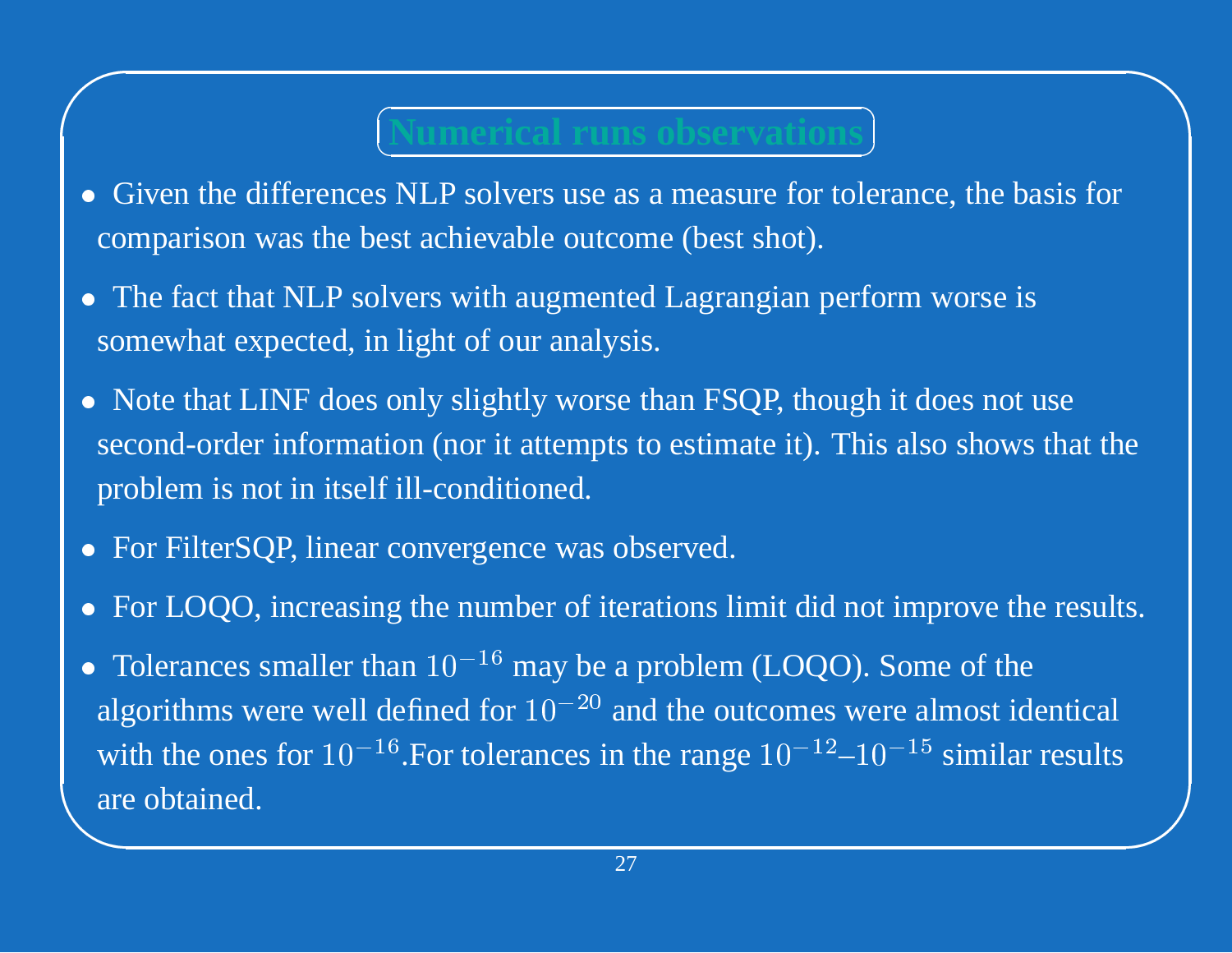### مسمح V  $\bigcap$ Š

 $\bigwedge$ 

 $\bigcap$ 

• If a constraint is added twice, the minimizer (and the central path) of the original<br>barrier  $f(x) \Leftrightarrow \mu \ln(\Leftrightarrow g_1(x)) \Leftrightarrow \mu \ln(\Leftrightarrow g_2(x))$  shifts to satisfy<br> $\nabla f(x_s(\mu)) \Leftrightarrow \frac{2\mu}{\sigma(\sigma(\mu))} \nabla g_1(x_s(\mu)) \Leftrightarrow \frac{\mu}{\sigma(\sigma(\mu))} \nabla$ 

If a constraint is added twice, the minimizer (and the central path) of the o  
barrier 
$$
f(x) \Leftrightarrow \mu \ln(\Leftrightarrow g_1(x)) \Leftrightarrow \mu \ln(\Leftrightarrow g_2(x))
$$
 shifts to satisfy  

$$
\nabla f(x_s(\mu)) \Leftrightarrow \frac{2\mu}{g_1(x_s(\mu))} \nabla g_1(x_s(\mu)) \Leftrightarrow \frac{\mu}{g_2(x_s(\mu))} \nabla g_2(x_s(\mu)) = 0
$$
  
However, the steepest descent QP has the same solution d even though the  
constraint is added twice:  
minimize 
$$
\nabla f(x)^T d + \frac{1}{2} d^T d
$$

 $\nabla f(x_s(\mu)) \Leftrightarrow \frac{2\mu}{g_1(x_s(\mu))} \nabla g_1(x_s(\mu)) \Leftrightarrow \frac{\mu}{g_2(x_s(\mu))} \nabla g_2(x_s(\mu)) = 0$ <br>
• However, the steepest descent QP has the same solution d even though the constraint is added twice:<br>
minimize  $\nabla f(x)^T d + \frac{1}{2} d^T d$  $\bullet$ constraint is added twice:

 $f(x)^T d + \frac{1}{2} d^T d$ <br>  $+ \nabla g_j(x)^T d \le$ <br>  $= \max\{g_0(x), g\}$ subject to  $g_j$ 

- $\nabla_j(x) + \nabla g_j(x)^T d \le 0, \qquad j = 1, 2, 2$ <br>  $\nabla(x) = \max\{g_0(x), g_1(x), ... g_m(x)\}$  is<br>  $\nabla$  constraint repetition, it is reasonable to  $\bullet$ adding <sup>a</sup> constraint twice.
- it will be more robust than the interior point approach.  $\mathcal{S}$ Also, the penalty function  $P(x) = \max\{g_0(x), g_1(x), ...g_m(x)\}\$  is invariant to adding a constraint twice.<br>
• Since the SQP is invariant to constraint repetition, it is reasonable to expect that it will be more robust than the inte  $\bullet$ • Since the SQP is invariant to constraint repetition, it is reasonable to expect that it will be more robust than the interior point approach.<br> $\frac{28}{\sqrt{2}}$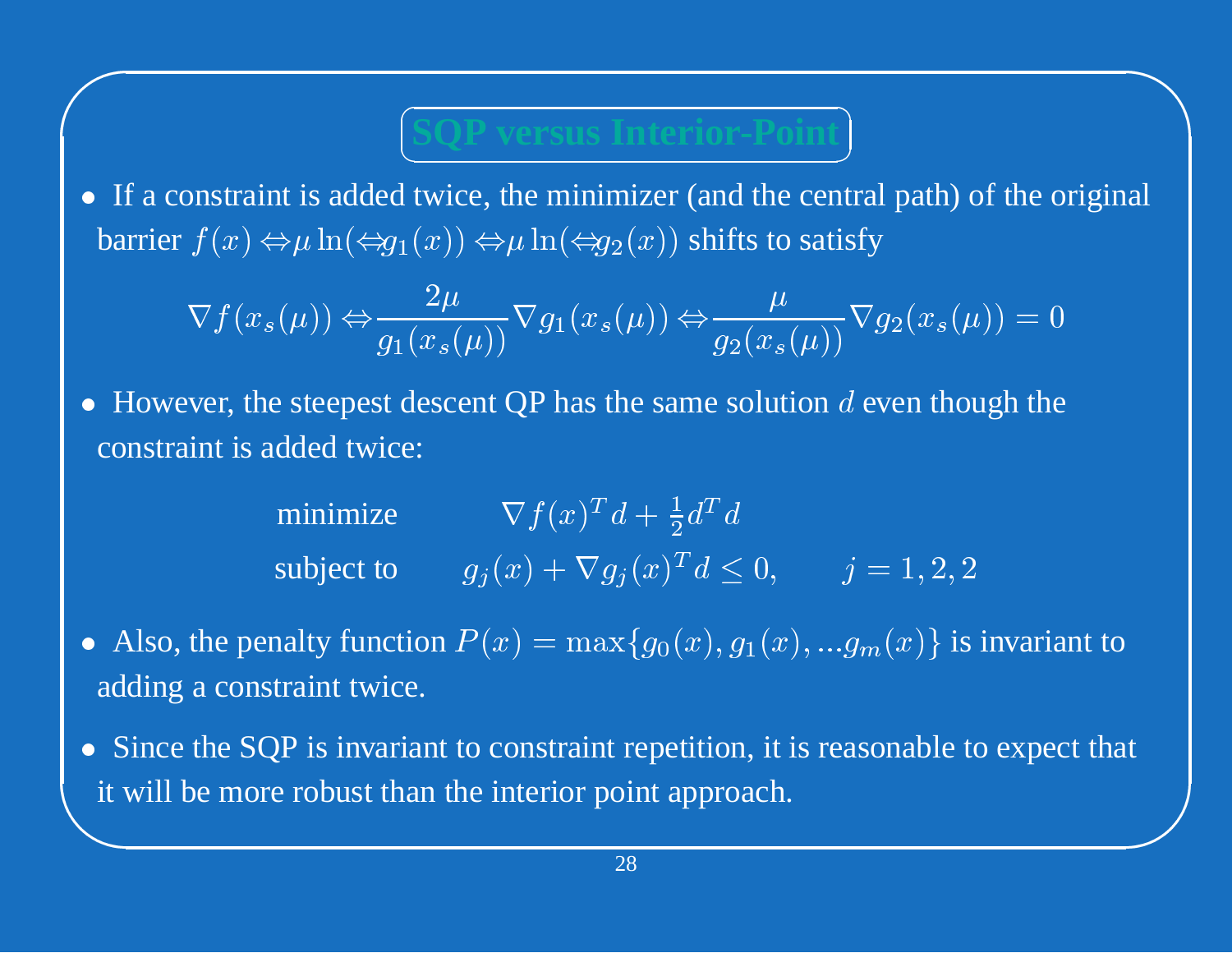### C V つ

 $\bigwedge$ 

 $\mathcal{S}$ 

**Conclusions<br>and MFCQ indu<br>ich QG and MF(**  $\bullet$ • We show that Quadratic Growth and MFCQ induce linear convergence of the  $L_{\infty}$  exact penalty method.<br>• We construct an example for which QG and MFCQ hold, but for which no  $L_{\infty}$  exact penalty method.

 $\bigcap$ 

- $\infty$  exact penalty method.<br>We construct an example<br>cally convex augmented<br>We show that the SQP ap<br>pssibly more robust than  $\bullet$ • We construct an example for which QG and MFCQ hold, but for which no<br>locally convex augmented Lagrangian exists.<br>• We show that the SQP approach is more robust than Lagrangian methods, locally convex augmented Lagrangian exists.
- $\bullet$ • We show that the SQP approach is more robust than Lagrangian methods, and possibly more robust than interior-point methods (for NLP).<br>• Any extension of these results would require unbounded multipliers, or some possibly more robust than interior-point methods (for NLP).
- $\bullet$ particularity of the constraint functions (convexity).
- The  $L_{\infty}$  penalty algorithm is not the answer when ill-conditioning is present  $\bullet$ • The  $L_{\infty}$  penalty algorithm is not the answer when ill-conditioning is present (small maximum curvature on some of the critical cone directions). The proble of superlinear convergence under these assumptions is open. (small maximum curvature on some of the critical cone directions). The problem of superlinear convergence under these assumptions is open.